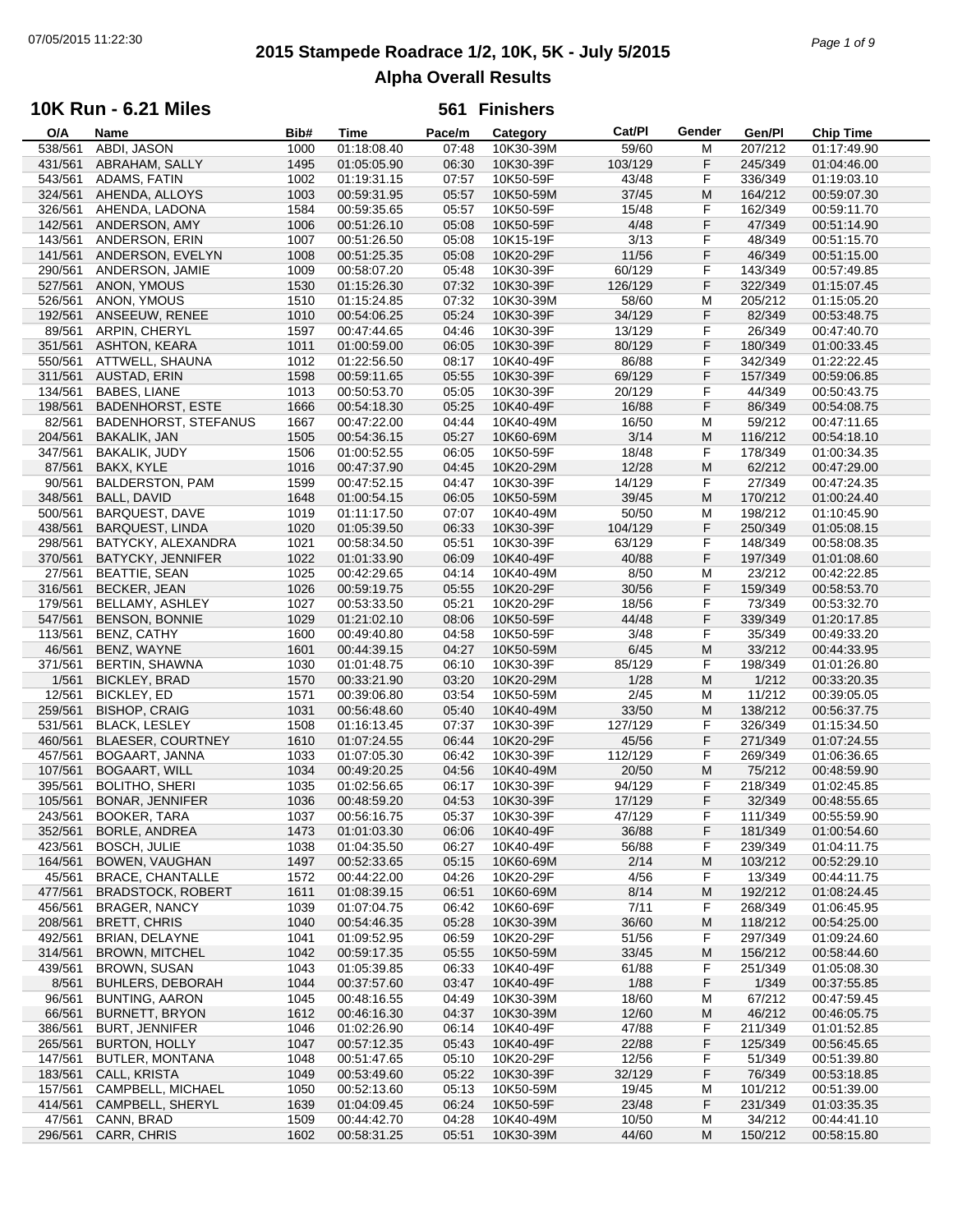# **2015 Stampede Roadrace 1/2, 10K, 5K - July 5/2015** 07/05/2015 11:22:31 *Page 2 of 9* **Alpha Overall Results**

## **10K Run - 6.21 Miles**

| O/A     | Name                      | Bib# | Time        | Pace/m | Category  | Cat/Pl  | Gender | Gen/Pl  | <b>Chip Time</b> |
|---------|---------------------------|------|-------------|--------|-----------|---------|--------|---------|------------------|
| 219/561 | CARRIER-ROBB, DOMINIQUE   | 1613 | 00:55:13.60 | 05:31  | 10K30-39F | 40/129  | F      | 96/349  | 00:55:04.95      |
| 310/561 | CARTERI, PAM              | 1051 | 00:59:08.15 | 05:54  | 10K30-39F | 68/129  | F      | 156/349 | 00:58:41.20      |
| 279/561 | CASE, NICOLE              | 1052 | 00:57:45.90 | 05:46  | 10K20-29F | 25/56   | F      | 134/349 | 00:57:18.55      |
| 235/561 | CASTONGUAY, DON           | 1053 | 00:55:54.15 | 05:35  | 10K50-59M | 28/45   | M      | 130/212 | 00:55:22.00      |
| 307/561 | CAZEMIER, JANE            | 1054 | 00:59:00.65 | 05:54  | 10K50-59F | 14/48   | F      | 154/349 | 00:58:32.55      |
|         |                           |      |             |        |           |         |        |         |                  |
| 254/561 | CAZEMIER, LEAH            | 1055 | 00:56:31.30 | 05:39  | 10K30-39F | 51/129  | F      | 118/349 | 00:56:02.65      |
| 255/561 | CAZEMIER, RIINA           | 1056 | 00:56:31.45 | 05:39  | 10K30-39F | 52/129  | F      | 119/349 | 00:56:03.65      |
| 128/561 | CHADWICK, EMILY           | 1586 | 00:50:29.50 | 05:02  | 10K20-29F | 10/56   | F      | 43/349  | 00:50:26.30      |
| 4/561   | CHAFE, DAVID              | 1057 | 00:34:31.30 | 03:27  | 10K20-29M | 3/28    | M      | 4/212   | 00:34:29.35      |
| 114/561 | CHATTEN, KARI             | 1585 | 00:49:41.60 | 04:58  | 10K40-49F | 6/88    | F      | 36/349  | 00:49:30.65      |
| 138/561 | CHEN, XUN                 | 1475 | 00:51:20.15 | 05:08  | 10K40-49M | 24/50   | M      | 93/212  | 00:51:10.35      |
| 136/561 | CHRISTOFFERSEN, MICHELLE  | 1059 | 00:51:14.10 | 05:07  | 10K40-49F | 10/88   | F      | 45/349  | 00:51:02.95      |
| 537/561 | CHUNG, LORRANE            | 1060 | 01:17:59.60 | 07:47  | 10K40-49F | 84/88   | F      | 331/349 | 01:17:27.45      |
|         |                           |      |             |        |           |         |        |         |                  |
| 184/561 | <b>CLARK, KEVIN</b>       | 1061 | 00:53:52.95 | 05:23  | 10K30-39M | 31/60   | M      | 108/212 | 00:53:40.70      |
| 209/561 | CLAYTON, HOLLY            | 1062 | 00:54:49.85 | 05:28  | 10K15-19F | 6/13    | F      | 91/349  | 00:54:38.60      |
| 210/561 | <b>CLAYTON, ROB</b>       | 1063 | 00:54:50.25 | 05:29  | 10K50-59M | 23/45   | M      | 119/212 | 00:54:38.10      |
| 530/561 | CLEVERLEY, MICHELLE       | 1064 | 01:16:08.00 | 07:36  | 10K40-49F | 82/88   | F      | 325/349 | 01:15:34.50      |
| 277/561 | COLEMAN, CYNTHIA          | 1065 | 00:57:42.05 | 05:46  | 10K40-49F | 26/88   | F      | 132/349 | 00:57:18.70      |
| 489/561 | COLLIN, JOCELYNE          | 1066 | 01:09:42.80 | 06:58  | 10K50-59F | 30/48   | F      | 294/349 | 01:09:04.75      |
| 288/561 | <b>COMLY, PATRICK</b>     | 1067 | 00:58:02.60 | 05:48  | 10K20-29M | 23/28   | M      | 147/212 | 00:57:40.95      |
| 108/561 | CONEYBEARE, STEVE         | 1068 | 00:49:21.30 | 04:56  | 10K50-59M | 12/45   | M      | 76/212  | 00:49:04.45      |
|         |                           |      | 01:03:24.45 |        |           |         | M      |         | 01:02:51.20      |
| 400/561 | COOK, JASON               | 1069 |             | 06:20  | 10K40-49M | 43/50   |        | 180/212 |                  |
| 215/561 | COOKE, CATHERINE          | 1070 | 00:55:00.80 | 05:30  | 10K30-39F | 39/129  | F      | 94/349  | 00:54:40.90      |
| 341/561 | COOZE, MICHELLE           | 1071 | 01:00:19.75 | 06:01  | 10K40-49F | 35/88   | F      | 174/349 | 00:59:35.50      |
| 336/561 | COSTANZO, SHELLEY         | 1073 | 01:00:10.60 | 06:01  | 10K30-39F | 77/129  | F      | 170/349 | 00:59:56.95      |
| 99/561  | COTA, ALICIA              | 1074 | 00:48:25.95 | 04:50  | 10K30-39F | 15/129  | F      | 30/349  | 00:48:08.50      |
| 420/561 | COVERLY, LEE-ANN          | 1075 | 01:04:33.40 | 06:27  | 10K30-39F | 100/129 | F      | 236/349 | 01:04:29.35      |
| 333/561 | <b>COWLING, CATHY</b>     | 1646 | 00:59:56.85 | 05:59  | 10K30-39F | 75/129  | F      | 167/349 | 00:59:34.45      |
| 309/561 | CRAMER, DAYLE             | 1077 | 00:59:08.05 | 05:54  | 10K30-39F | 67/129  | F      | 155/349 | 00:58:49.75      |
|         |                           |      |             |        |           |         | F      |         |                  |
| 468/561 | <b>CROOKS, CHARLENE</b>   | 1078 | 01:08:12.85 | 06:49  | 10K30-39F | 115/129 |        | 278/349 | 01:07:55.80      |
| 258/561 | CROWE, HOLLY              | 1079 | 00:56:46.50 | 05:40  | 10K40-49F | 20/88   | F      | 121/349 | 00:56:26.60      |
| 539/561 | CRUXTON, DIANE            | 1596 | 01:18:33.85 | 07:51  | 10K50-59F | 41/48   | F      | 332/349 | 01:17:52.30      |
| 44/561  | CUNNINGHAM, CAMERON       | 1512 | 00:44:17.35 | 04:25  | 10K30-39M | 7/60    | М      | 32/212  | 00:44:12.95      |
| 379/561 | <b>CUNNINGHAM, NICOLE</b> | 1080 | 01:02:11.10 | 06:13  | 10K30-39F | 87/129  | F      | 205/349 | 01:01:43.30      |
| 388/561 | CUTTS, WILL               | 1081 | 01:02:31.90 | 06:15  | 10K30-39M | 53/60   | M      | 176/212 | 01:02:10.60      |
| 126/561 | D'ANGELO, JESSICA         | 1082 | 00:50:27.15 | 05:02  | 10K20-29F | 9/56    | F      | 42/349  | 00:49:54.70      |
| 361/561 | DALBY, NIKKI              | 1083 | 01:01:20.00 | 06:08  | 10K30-39F | 82/129  | F      | 190/349 | 01:00:45.35      |
| 346/561 | DAVIDSON, KELSEY          | 1084 | 01:00:44.95 | 06:04  | 10K30-39F | 79/129  | F      | 177/349 | 01:00:15.20      |
|         |                           |      |             |        |           |         |        |         |                  |
| 132/561 | DAWSON, GARRET            | 1513 | 00:50:52.15 | 05:05  | 10K20-29M | 17/28   | М      | 89/212  | 00:50:28.90      |
| 168/561 | DE WEERD, TARA            | 1670 | 00:52:49.30 | 05:16  | 10K30-39F | 29/129  | F      | 65/349  | 00:52:45.95      |
| 495/561 | DEANS, LYNETTE            | 1554 | 01:10:36.05 | 07:03  | 10K40-49F | 75/88   | F      | 299/349 | 01:10:16.75      |
| 490/561 | DEBERT, CHANTEL           | 1085 | 01:09:46.90 | 06:58  | 10K30-39F | 120/129 | F      | 295/349 | 01:08:57.55      |
| 194/561 | DECARLE, JASON            | 1086 | 00:54:11.95 | 05:25  | 10K40-49M | 30/50   | м      | 112/212 | 00:54:07.85      |
| 81/561  | DEL CASTILHO, FRAN        | 1088 | 00:47:18.50 | 04:43  | 10K30-39F | 11/129  | F      | 23/349  | 00:47:15.50      |
| 190/561 | DELUCA, RYAN              | 1089 | 00:54:03.90 | 05:24  | 10K30-39M | 33/60   | M      | 110/212 | 00:53:46.75      |
| 269/561 | DEPENCIER, SHERRI         | 1592 | 00:57:16.65 | 05:43  | 10K40-49F | 23/88   | F      | 129/349 | 00:56:59.30      |
| 344/561 | DERBECKER, SUZANNE        | 1090 | 01:00:33.95 | 06:03  | 10K50-59F | 17/48   | F      | 175/349 |                  |
|         |                           |      |             |        |           |         |        |         | 01:00:28.10      |
| 507/561 | DESJARDINS, KIM           | 1091 | 01:12:14.75 | 07:13  | 10K40-49F | 77/88   | F      | 307/349 | 01:11:33.00      |
| 328/561 | DESTA, BARBARA            | 1655 | 00:59:39.05 | 05:57  | 10K30-39F | 71/129  | F      | 163/349 | 00:59:27.90      |
| 327/561 | DESTA, WES                | 1654 | 00:59:38.85 | 05:57  | 10K30-39M | 49/60   | M      | 165/212 | 00:59:27.75      |
| 466/561 | DEUTSCHER, NICOLE         | 1092 | 01:07:55.60 | 06:47  | 10K30-39F | 114/129 | F      | 277/349 | 01:07:30.65      |
| 253/561 | DICKASON, CECIL           | 1614 | 00:56:31.00 | 05:39  | 10K60-69M | 4/14    | M      | 136/212 | 00:56:00.25      |
| 436/561 | DICKINSON, LINDA          | 1093 | 01:05:31.45 | 06:33  | 10K40-49F | 59/88   | F      | 248/349 | 01:05:10.00      |
| 504/561 | DONAHUE, STEPHEN          | 1094 | 01:11:44.00 | 07:10  | 10K60-69M | 11/14   | M      | 199/212 | 01:11:07.25      |
| 171/561 | DONATO, ADRIANNA          | 1555 | 00:53:05.25 | 05:18  | 10K40-49F | 14/88   | F      | 67/349  | 00:53:00.35      |
| 202/561 | DOUGHERTY, JARED          | 1095 | 00:54:24.10 | 05:26  | 10K30-39M | 34/60   | M      | 115/212 | 00:54:07.70      |
|         |                           |      |             |        |           |         |        |         |                  |
| 160/561 | DROUILLARD, KIM           | 1476 | 00:52:18.85 | 05:13  | 10K30-39F | 26/129  | F      | 59/349  | 00:52:02.20      |
| 501/561 | DUNN, SOLANGE             | 1556 | 01:11:29.40 | 07:08  | 10K40-49F | 76/88   | F      | 303/349 | 01:11:09.85      |
| 51/561  | DUNNE, REBECCA            | 1550 | 00:45:00.80 | 04:30  | 10K40-49F | 2/88    | F      | 14/349  | 00:44:57.95      |
| 103/561 | DUNSMORE, STEVE           | 1573 | 00:48:49.90 | 04:52  | 10K40-49M | 19/50   | M      | 72/212  | 00:48:39.80      |
| 39/561  | DURUSSEL, RYAN            | 1097 | 00:43:53.20 | 04:23  | 10K40-49M | 9/50    | M      | 28/212  | 00:43:47.30      |
| 159/561 | DWORNIK, LINDSAY          | 1633 | 00:52:18.00 | 05:13  | 10K20-29F | 14/56   | F      | 58/349  | 00:51:26.70      |
| 199/561 | DYCK, DON                 | 1515 | 00:54:18.65 | 05:25  | 10K50-59M | 21/45   | M      | 113/212 | 00:54:05.25      |
| 437/561 | DYCK, PATRICIA            | 1098 | 01:05:39.30 | 06:33  | 10K40-49F | 60/88   | F      | 249/349 | 01:05:26.45      |
| 272/561 | DYER, JANICE              | 1499 | 00:57:32.05 | 05:45  | 10K40-49F | 24/88   | F      | 130/349 | 00:57:21.15      |
|         |                           |      | 00:44:59.90 | 04:29  |           | $3/5$   |        |         |                  |
| 50/561  | DYER, KYLE                | 1500 |             |        | 10K14&UM  |         | M      | 37/212  | 00:44:57.85      |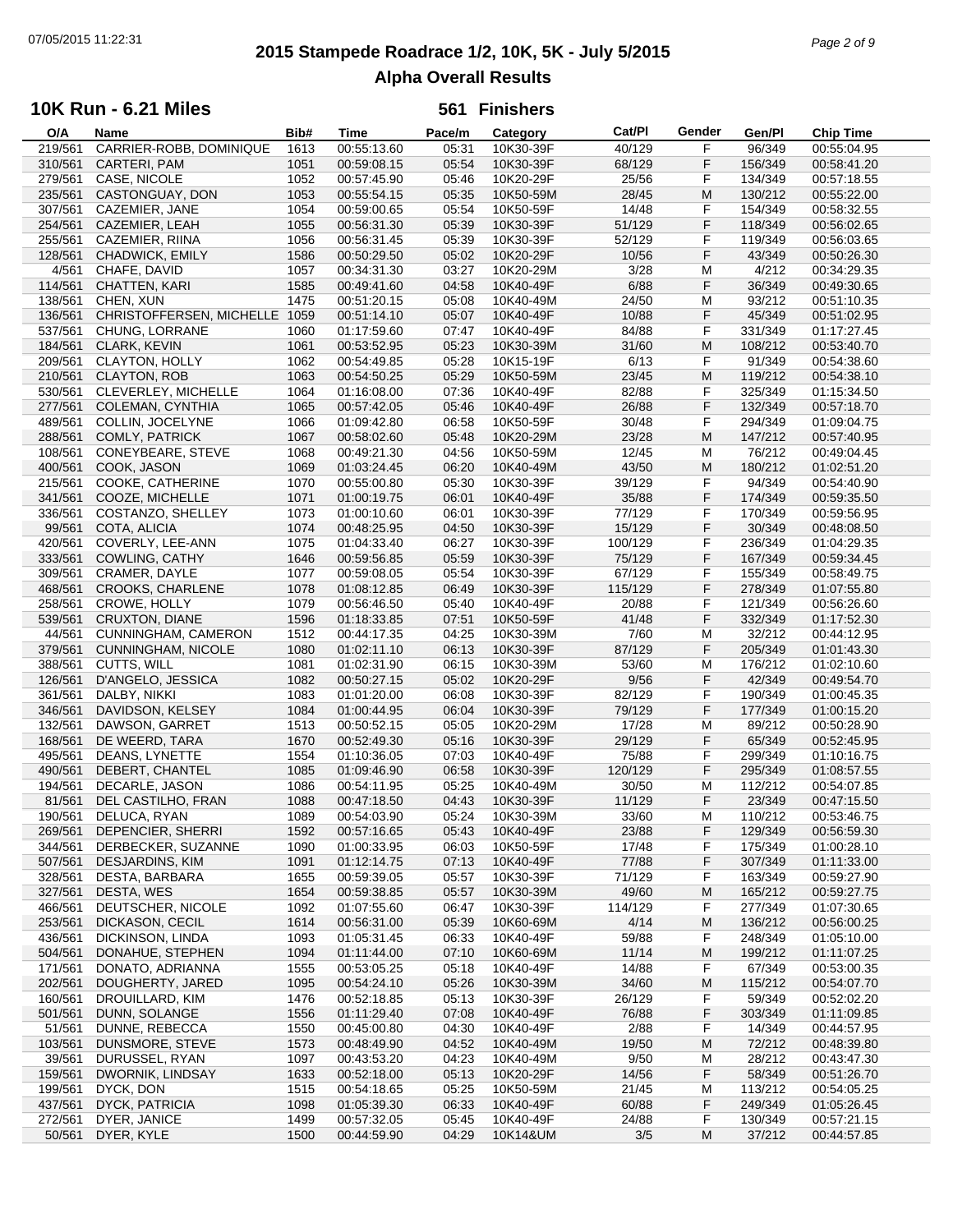# **2015 Stampede Roadrace 1/2, 10K, 5K - July 5/2015** 07/05/2015 11:22:31 *Page 3 of 9* **Alpha Overall Results**

## **10K Run - 6.21 Miles**

| O/A     | Name                           | Bib# | Time        | Pace/m | Category  | Cat/PI  | Gender | Gen/Pl  | <b>Chip Time</b> |
|---------|--------------------------------|------|-------------|--------|-----------|---------|--------|---------|------------------|
| 273/561 | DYER, TODD                     | 1501 | 00:57:32.10 | 05:45  | 10K40-49M | 34/50   | M      | 143/212 | 00:57:21.20      |
| 148/561 | DZIAK, PETER                   | 1659 | 00:51:55.20 | 05:11  | 10K30-39M | 27/60   | M      | 97/212  | 00:51:34.20      |
| 238/561 | EISENHAUER, EMILY              | 1674 | 00:55:59.15 | 05:35  | 10K15-19F | 7/13    | F      | 107/349 | 00:55:54.20      |
| 222/561 | ELLIOTT, JENNIFER              | 1552 | 00:55:18.35 | 05:31  | 10K30-39F | 41/129  | F      | 97/349  | 00:55:06.40      |
| 365/561 | EPP, KIMIKO                    | 1102 | 01:01:27.85 | 06:08  | 10K30-39F | 83/129  | F      | 193/349 | 01:01:18.10      |
|         |                                |      |             |        |           |         | F.     |         |                  |
| 280/561 | ERVICK, CASSANDRA              | 1103 | 00:57:47.25 | 05:46  | 10K30-39F | 58/129  |        | 135/349 | 00:57:30.95      |
| 38/561  | ESPEY, AMELIA                  | 1104 | 00:43:40.85 | 04:22  | 10K20-29F | 3/56    | F      | 11/349  | 00:43:35.75      |
| 61/561  | ESPEY, BOB                     | 1105 | 00:45:57.95 | 04:35  | 10K50-59M | 7/45    | M      | 43/212  | 00:45:52.55      |
| 18/561  | EVANS, DOUG                    | 1478 | 00:40:11.70 | 04:01  | 10K50-59M | 3/45    | M      | 15/212  | 00:40:09.65      |
| 11/561  | <b>FALKE, GUNNAR</b>           | 1108 | 00:38:53.15 | 03:53  | 10K30-39M | 3/60    | M      | 10/212  | 00:38:51.30      |
| 104/561 | FARLEY, SHAE                   | 1110 | 00:48:50.70 | 04:53  | 10K30-39M | 20/60   | M      | 73/212  | 00:48:44.85      |
| 366/561 | <b>FARRIS, KIMBERLEY</b>       | 1634 | 01:01:30.75 | 06:09  | 10K30-39F | 84/129  | F      | 194/349 | 01:01:27.00      |
| 355/561 | FEQUET, MEGHAN                 | 1113 | 01:01:13.35 | 06:07  | 10K20-29F | 34/56   | F      | 184/349 | 01:01:04.60      |
| 383/561 | FERHATOGLU, DENIZ              | 1114 | 01:02:20.40 | 06:14  | 10K30-39F | 89/129  | F      | 209/349 | 01:01:55.85      |
|         |                                |      |             |        |           |         |        |         |                  |
| 330/561 | FIELD, STEVE                   | 1116 | 00:59:47.95 | 05:58  | 10K50-59M | 38/45   | M      | 166/212 | 00:59:02.55      |
| 68/561  | FINCH, ADAM                    | 1117 | 00:46:29.75 | 04:38  | 10K20-29M | 9/28    | M      | 47/212  | 00:46:19.45      |
| 303/561 | FLANAGAN, JOCELYN              | 1658 | 00:58:50.10 | 05:53  | 10K40-49F | 32/88   | F      | 152/349 | 00:58:30.15      |
| 111/561 | FLEGG, KIM                     | 1479 | 00:49:36.35 | 04:57  | 10K40-49F | 5/88    | F      | 33/349  | 00:48:54.50      |
| 221/561 | FLEGG, PAUL                    | 1480 | 00:55:17.35 | 05:31  | 10K40-49M | 31/50   | M      | 125/212 | 00:54:35.80      |
| 241/561 | FLETCHER, LAURIE               | 1118 | 00:56:08.70 | 05:36  | 10K40-49F | 18/88   | F      | 110/349 | 00:55:48.30      |
| 242/561 | <b>FLETCHER, NICK</b>          | 1119 | 00:56:08.85 | 05:36  | 10K20-29M | 19/28   | M      | 132/212 | 00:55:47.60      |
| 342/561 | FLYNN, ETHAN                   | 1120 | 01:00:20.50 | 06:02  | 10K40-49M | 41/50   | M      | 168/212 | 00:59:53.55      |
| 340/561 | FLYNN, MIA                     | 1121 | 01:00:19.40 | 06:01  | 10K14&UF  | 2/2     | F      | 173/349 | 00:59:52.90      |
|         |                                |      |             |        |           |         |        |         |                  |
| 69/561  | FORD, DANIEL                   | 1122 | 00:46:30.60 | 04:39  | 10K50-59M | 8/45    | M      | 48/212  | 00:46:02.55      |
| 488/561 | FORTIER, ABBY                  | 1516 | 01:09:41.85 | 06:58  | 10K20-29F | 50/56   | F      | 293/349 | 01:08:59.45      |
| 533/561 | FORTIER, LAURA                 | 1517 | 01:16:35.45 | 07:39  | 10K50-59F | 38/48   | F      | 327/349 | 01:15:50.95      |
| 532/561 | <b>FORTIER, REID</b>           | 1518 | 01:16:35.00 | 07:39  | 10K15-19M | 7/8     | M      | 206/212 | 01:15:53.45      |
| 64/561  | <b>FOURNIER, SARAH</b>         | 1125 | 00:46:12.70 | 04:37  | 10K30-39F | 9/129   | F      | 19/349  | 00:46:06.45      |
| 354/561 | FRANK, KELLY                   | 1126 | 01:01:06.75 | 06:06  | 10K30-39F | 81/129  | F      | 183/349 | 01:00:23.60      |
| 216/561 | FRERE SCHMIDT, RINKY           | 1481 | 00:55:07.90 | 05:30  | 10K50-59F | 9/48    | F      | 95/349  | 00:55:02.50      |
| 474/561 | FRERICHS, JOCELYN              | 1127 | 01:08:32.35 | 06:51  | 10K20-29F | 48/56   | F      | 283/349 | 01:07:51.45      |
| 189/561 | FREUND, JENNIFER               | 1128 | 00:54:01.60 | 05:24  | 10K40-49F | 15/88   | F      | 80/349  | 00:53:59.35      |
| 415/561 | FROST, AMANDA                  | 1129 | 01:04:18.55 | 06:25  | 10K30-39F | 99/129  | F      | 232/349 | 01:03:48.45      |
| 16/561  | FRYDMAN, CHERYL                | 1615 | 00:39:41.45 | 03:58  | 10K30-39F | 2/129   | F      | 3/349   | 00:39:39.00      |
|         |                                |      |             | 04:35  |           |         |        |         |                  |
| 59/561  | <b>FUNK, RON</b>               | 1130 | 00:45:55.90 |        | 10K40-49M | 12/50   | M      | 42/212  | 00:45:42.60      |
| 223/561 | GALIZIA, MARCELLA              | 1131 | 00:55:21.35 | 05:32  | 10K20-29F | 23/56   | F      | 98/349  | 00:54:42.40      |
| 234/561 | GANO, JESSICA                  | 1132 | 00:55:49.45 | 05:34  | 10K30-39F | 45/129  | F      | 105/349 | 00:55:49.40      |
| 380/561 | <b>GERMAN, VICTORIA</b>        | 1134 | 01:02:13.05 | 06:13  | 10K40-49F | 45/88   | F      | 206/349 | 01:01:47.65      |
| 434/561 | <b>GESCHER, JOHN</b>           | 1650 | 01:05:27.05 | 06:32  | 10K50-59M | 42/45   | M      | 187/212 | 01:04:51.70      |
| 205/561 | <b>GHERAN, CHRIS</b>           | 1135 | 00:54:44.10 | 05:28  | 10K30-39M | 35/60   | M      | 117/212 | 00:54:31.15      |
| 315/561 | GHERAN, JOE                    | 1136 | 00:59:18.55 | 05:55  | 10K60-69M | 6/14    | M      | 157/212 | 00:59:06.05      |
| 37/561  | GHERAN, PAUL                   | 1137 | 00:43:32.90 | 04:21  | 10K30-39M | $5/60$  | M      | 27/212  | 00:43:31.25      |
| 282/561 | GIBSON, MORGAN                 | 1519 | 00:57:48.05 | 05:46  | 10K20-29F | 27/56   | F      | 137/349 | 00:57:45.45      |
| 284/561 | GIROUX, MONICA                 | 1138 | 00:57:51.75 | 05:47  | 10K40-49F | 29/88   | F      | 139/349 | 00:57:48.50      |
| 387/561 | GLOWASKY, RIO                  | 1139 | 01:02:29.70 | 06:14  | 10K30-39F | 91/129  | F      | 212/349 |                  |
|         |                                |      |             |        |           |         |        |         | 01:02:23.45      |
| 54/561  | GOLDENBERG, RYAN               | 1520 | 00:45:15.80 | 04:31  | 10K30-39M | 9/60    | M      | 38/212  | 00:45:07.05      |
| 31/561  | GOODREAU, JAIME                | 1140 | 00:42:43.05 | 04:16  | 10K30-39F | 4/129   | F.     | 7/349   | 00:42:36.25      |
| 131/561 | GORDON, NATHAN                 | 1141 | 00:50:44.05 | 05:04  | 10K30-39M | 24/60   | M      | 88/212  | 00:50:32.95      |
| 85/561  | <b>GORELIK, ALEX</b>           | 1142 | 00:47:32.40 | 04:45  | 10K30-39M | 16/60   | M      | 60/212  | 00:47:27.95      |
| 245/561 | <b>GORELIK, LENA</b>           | 1143 | 00:56:19.05 | 05:37  | 10K30-39F | 48/129  | F      | 112/349 | 00:56:14.80      |
| 154/561 | <b>GRAHAM, CHRIS</b>           | 1144 | 00:52:10.20 | 05:13  | 10K30-39M | 28/60   | M      | 99/212  | 00:51:48.90      |
| 145/561 | <b>GREENALL, GERI</b>          | 1146 | 00:51:39.90 | 05:09  | 10K40-49F | 11/88   | F      | 50/349  | 00:51:23.00      |
| 551/561 | <b>GRIFFITHS, ERIKA</b>        | 1665 | 01:24:17.25 | 08:25  | 10K30-39F | 129/129 | F      | 343/349 | 01:23:28.00      |
| 416/561 | GYONYOR, MARY LOU              | 1149 | 01:04:20.25 | 06:26  | 10K60-69F | 6/11    | F      | 233/349 | 01:03:39.25      |
| 368/561 | <b>HABERLIN, MATT</b>          | 1150 | 01:01:32.80 | 06:09  | 10K20-29M | 25/28   | M      | 173/212 | 01:01:05.95      |
| 556/561 | HAGEL, FRANCES                 | 1574 | 01:32:38.15 | 09:15  | 10K40-49F | 87/88   | F      | 346/349 | 01:31:52.80      |
|         |                                |      |             |        |           |         |        |         |                  |
| 557/561 | <b>HAGSTROM, MICHELLE</b>      | 1489 | 01:32:38.30 | 09:15  | 10K40-49F | 88/88   | F      | 347/349 | 01:31:51.90      |
| 455/561 | HAIGHT-SHERRY, KRISTA          | 1151 | 01:07:03.80 | 06:42  | 10K30-39F | 111/129 | F      | 267/349 | 01:06:13.80      |
| 102/561 | HAINES, CHELSEA                | 1603 | 00:48:45.00 | 04:52  | 10K30-39F | 16/129  | F      | 31/349  | 00:48:40.35      |
| 545/561 | HALL, DARBY                    | 1152 | 01:19:56.75 | 07:59  | 10K15-19F | 13/13   | F      | 337/349 | 01:19:26.65      |
| 140/561 | HALPENNY, CURT                 | 1153 | 00:51:21.45 | 05:08  | 10K50-59M | 18/45   | M      | 95/212  | 00:50:58.10      |
| 364/561 | HAMBLIN, ASHLEE                | 1616 | 01:01:26.25 | 06:08  | 10K20-29F | 37/56   | F      | 192/349 | 01:00:55.80      |
| 339/561 | HAMBLIN, BRUCE                 | 1594 | 01:00:16.75 | 06:01  | 10K40-49M | 40/50   | M      | 167/212 | 00:59:45.65      |
| 369/561 | HAMBLIN, SHERRI                | 1632 | 01:01:33.65 | 06:09  | 10K40-49F | 39/88   | F      | 196/349 | 01:01:02.90      |
| 120/561 | <b>HAMILTON, PAIGE</b>         | 1154 | 00:49:58.85 | 04:59  | 10K40-49F | 8/88    | F      | 39/349  | 00:49:42.90      |
| 144/561 | HAMILTON INGLIS, JENNIFER 1155 |      | 00:51:38.55 | 05:09  | 10K30-39F | 21/129  | F      | 49/349  | 00:51:27.40      |
|         |                                |      |             |        |           |         |        |         |                  |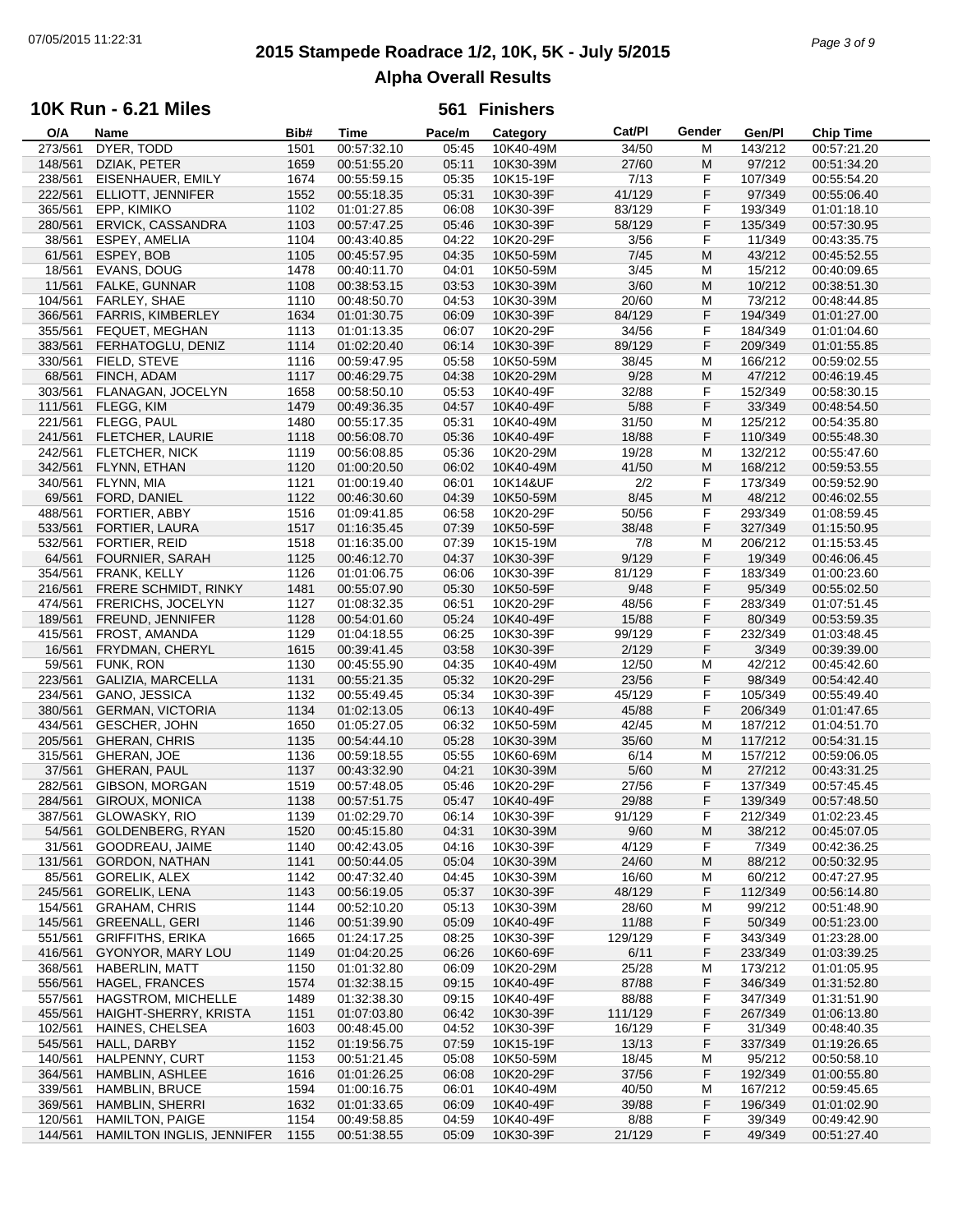# **2015 Stampede Roadrace 1/2, 10K, 5K - July 5/2015** 07/05/2015 11:22:32 *Page 4 of 9* **Alpha Overall Results**

## **10K Run - 6.21 Miles**

| O/A     | Name                     | Bib# | Time        | Pace/m | Category  | <b>Cat/PI</b> | Gender | Gen/Pl  | <b>Chip Time</b> |
|---------|--------------------------|------|-------------|--------|-----------|---------------|--------|---------|------------------|
| 123/561 | HAMPER, ALISON           | 1662 | 00:50:17.35 | 05:01  | 10K40-49F | 9/88          | F      | 41/349  | 00:50:07.70      |
| 335/561 | HANNA, PAULETTE          | 1521 | 01:00:02.30 | 06:00  | 10K60-69F | 4/11          | F      | 169/349 | 00:59:56.85      |
| 394/561 | HARASYM, PATRICIA        | 1672 | 01:02:52.65 | 06:17  | 10K50-59F | 22/48         | F      | 217/349 | 01:02:17.30      |
| 518/561 | HARDING, ALISSA          | 1156 | 01:14:11.30 | 07:25  | 10K20-29F | 55/56         | F      | 315/349 | 01:13:14.25      |
| 479/561 | HART, GERRY              | 1159 | 01:08:43.40 | 06:52  | 10K50-59M | 43/45         | М      | 193/212 | 01:08:24.15      |
|         |                          |      |             |        |           |               |        |         |                  |
| 343/561 | HASSELBERG, SHANE        | 1160 | 01:00:32.40 | 06:03  | 10K30-39M | 50/60         | M      | 169/212 | 01:00:01.15      |
| 382/561 | HASSELBERG, SHELLEY      | 1161 | 01:02:14.25 | 06:13  | 10K30-39F | 88/129        | F      | 208/349 | 01:01:42.60      |
| 295/561 | HAY, BRAD                | 1162 | 00:58:28.50 | 05:50  | 10K40-49M | 37/50         | M      | 149/212 | 00:58:11.95      |
| 19/561  | HAYES, JASON             | 1163 | 00:41:01.95 | 04:06  | 10K30-39M | 4/60          | М      | 16/212  | 00:40:59.80      |
| 514/561 | HENDERSON, CANDACE       | 1165 | 01:13:33.85 | 07:21  | 10K30-39F | 124/129       | F      | 311/349 | 01:13:03.70      |
| 450/561 | HENDERSON, COLLEEN       | 1166 | 01:06:40.45 | 06:40  | 10K40-49F | 66/88         | F      | 262/349 | 01:06:30.40      |
| 499/561 | HENRY, CHANDRA           | 1522 | 01:11:16.55 | 07:07  | 10K30-39F | 122/129       | F      | 302/349 | 01:11:09.20      |
| 447/561 | HILL, CATRIONA           | 1576 | 01:06:11.30 | 06:37  | 10K40-49F | 64/88         | F      | 259/349 | 01:05:55.35      |
| 384/561 | <b>HINTON, THOMAS</b>    | 1171 | 01:02:23.70 | 06:14  | 10K30-39M | 52/60         | M      | 175/212 | 01:01:37.05      |
|         |                          |      |             |        |           |               |        |         |                  |
| 445/561 | HODGINS, KATHRYN         | 1523 | 01:06:03.10 | 06:36  | 10K50-59F | 27/48         | F      | 257/349 | 01:05:54.65      |
| 471/561 | HOLST, RYAN              | 1172 | 01:08:26.45 | 06:50  | 10K20-29M | 27/28         | M      | 191/212 | 01:08:09.90      |
| 72/561  | HOMAN, JOHN              | 1643 | 00:46:36.15 | 04:39  | 10K30-39M | 13/60         | М      | 51/212  | 00:46:27.60      |
| 75/561  | HOOPER, JANICE           | 1617 | 00:46:50.05 | 04:41  | 10K30-39F | 10/129        | F      | 22/349  | 00:46:43.60      |
| 451/561 | HOU, TASHA               | 1175 | 01:06:50.40 | 06:41  | 10K15-19F | 10/13         | F      | 263/349 | 01:06:32.25      |
| 304/561 | HOWES, TREVOR            | 1657 | 00:58:50.20 | 05:53  | 10K30-39M | 46/60         | M      | 152/212 | 00:58:29.50      |
| 497/561 | HOWLAND, MURRAY          | 1524 | 01:10:53.55 | 07:05  | 10K60-69M | 10/14         | М      | 197/212 | 01:10:08.30      |
| 493/561 | HUFF, GORDON             | 1177 | 01:10:22.05 | 07:02  | 10K60-69M | 9/14          | M      | 196/212 | 01:09:46.30      |
| 422/561 | <b>HUGHES, TAMMY</b>     | 1179 | 01:04:35.45 | 06:27  | 10K40-49F | 55/88         | F      | 238/349 | 01:04:11.75      |
|         |                          |      |             |        | 10K40-49F |               | F      |         |                  |
| 483/561 | HUSACK, JACKIE           | 1180 | 01:09:08.35 | 06:54  |           | 73/88         |        | 290/349 | 01:09:04.80      |
| 502/561 | HUTCHINSON, JANET        | 1525 | 01:11:33.35 | 07:09  | 10K50-59F | 32/48         | F      | 304/349 | 01:10:57.50      |
| 432/561 | ILNYCKYJ, MARIA          | 1181 | 01:05:09.50 | 06:30  | 10K50-59F | 26/48         | F      | 246/349 | 01:04:44.70      |
| 536/561 | <b>IRELAND, GINA</b>     | 1182 | 01:17:48.95 | 07:46  | 10K50-59F | 40/48         | F      | 330/349 | 01:17:06.80      |
| 247/561 | IRWIN, JENNY             | 1183 | 00:56:21.35 | 05:38  | 10K15-19F | 8/13          | F      | 113/349 | 00:56:01.80      |
| 167/561 | <b>IRWIN, NICOLE</b>     | 1184 | 00:52:48.05 | 05:16  | 10K15-19F | 4/13          | F      | 64/349  | 00:52:29.55      |
| 252/561 | <b>IRWIN, WILLIAM</b>    | 1185 | 00:56:30.60 | 05:39  | 10K50-59M | 32/45         | M      | 135/212 | 00:56:11.55      |
| 180/561 | <b>ISNOR, ROBIN</b>      | 1186 | 00:53:46.10 | 05:22  | 10K20-29F | 19/56         | F      | 74/349  | 00:53:19.60      |
| 417/561 | ITO, YOSHIAKI            | 1187 | 01:04:24.60 | 06:26  | 10K70+M   | 1/2           | M      | 184/212 | 01:04:21.35      |
| 169/561 | JACKSON, ALISON          | 1188 | 00:52:54.45 | 05:17  | 10K40-49F | 13/88         | F      | 66/349  | 00:52:46.80      |
| 70/561  | JACKSON, RYAN            | 1189 | 00:46:32.25 | 04:39  | 10K40-49M | 13/50         | M      | 49/212  | 00:46:24.80      |
|         |                          |      |             |        |           |               | F      |         |                  |
| 442/561 | JEANSON, NATASHIA        | 1190 | 01:05:47.15 | 06:34  | 10K40-49F | 62/88         |        | 254/349 | 01:05:16.10      |
| 485/561 | JOACHIM, NATASHA         | 1191 | 01:09:16.75 | 06:55  | 10K30-39F | 119/129       | F      | 292/349 | 01:08:32.80      |
| 283/561 | JOBE, STACEY             | 1192 | 00:57:50.20 | 05:47  | 10K40-49F | 28/88         | F      | 138/349 | 00:57:36.10      |
| 517/561 | JOLLIMORE, MORGAN        | 1194 | 01:14:01.70 | 07:24  | 10K20-29F | 54/56         | F      | 314/349 | 01:13:52.55      |
| 52/561  | JORDANNA, CODA           | 1675 | 00:45:09.20 | 04:30  | 10K15-19F | 1/13          | F      | 15/349  | 00:45:04.55      |
| 174/561 | JORGENSEN, ADRIENNE      | 1526 | 00:53:16.00 | 05:19  | 10K30-39F | 30/129        | F      | 70/349  | 00:53:09.20      |
| 129/561 | JORGENSEN, CODY          | 1195 | 00:50:40.30 | 05:04  | 10K30-39M | 23/60         | М      | 86/212  | 00:49:53.40      |
| 470/561 | JOWETT, HEATHER          | 1635 | 01:08:25.70 | 06:50  | 10K30-39F | 117/129       | F      | 280/349 | 01:08:05.15      |
| 2/561   | <b>JUSTINEN, ROMAN</b>   | 1668 | 00:33:41.15 | 03:22  | 10K20-29M | 2/28          | М      | 2/212   | 00:33:39.80      |
| 454/561 | KAETLER, JENNIFER        | 1196 | 01:07:03.10 | 06:42  | 10K30-39F | 110/129       | F      | 266/349 | 01:06:36.15      |
| 390/561 | KARVINEN, TRISHA         | 1197 | 01:02:32.90 | 06:15  | 10K40-49F | 48/88         | F      | 214/349 | 01:02:01.35      |
| 246/561 | <b>KEELING, JAMES</b>    | 1199 | 00:56:19.75 | 05:37  | 10K50-59M | 31/45         | M      | 134/212 | 00:55:45.35      |
| 13/561  | <b>KEELING, JOEL</b>     |      | 00:39:18.95 | 03:55  | 10K20-29M | 4/28          |        | 12/212  | 00:39:13.70      |
|         |                          | 1200 |             |        |           |               | M      |         |                  |
| 498/561 | KEITH, DOREEN            | 1201 | 01:11:10.45 | 07:07  | 10K70+F   | 1/2           | F      | 301/349 | 01:10:49.65      |
| 373/561 | KEITH, FIN               | 1202 | 01:01:51.15 | 06:11  | 10K40-49M | 42/50         | М      | 174/212 | 01:01:34.00      |
| 372/561 | KEITH, JULIE             | 1203 | 01:01:51.00 | 06:11  | 10K40-49F | 41/88         | F      | 199/349 | 01:01:33.95      |
| 411/561 | <b>KEMP, ANITA</b>       | 1205 | 01:03:54.50 | 06:23  | 10K40-49F | 51/88         | F      | 228/349 | 01:03:41.75      |
| 275/561 | KENEY, TOM               | 1206 | 00:57:37.85 | 05:45  | 10K30-39M | 42/60         | M      | 145/212 | 00:57:11.00      |
| 109/561 | <b>KENNA, WILL</b>       | 1490 | 00:49:25.50 | 04:56  | 10K14&UM  | 5/5           | м      | 77/212  | 00:49:19.55      |
| 440/561 | <b>KERNAN, SHEILA</b>    | 1527 | 01:05:45.80 | 06:34  | 10K30-39F | 105/129       | F      | 252/349 | 01:05:27.30      |
| 433/561 | <b>KETCHEN, COURTNEY</b> | 1208 | 01:05:12.25 | 06:31  | 10K20-29F | 44/56         | F      | 247/349 | 01:04:57.00      |
| 421/561 | KHAN, SAMEENA            | 1209 | 01:04:34.15 | 06:27  | 10K30-39F | 101/129       | F      | 237/349 | 01:04:27.95      |
| 135/561 | KIMMEL, MIKE             | 1211 | 00:51:03.40 | 05:06  | 10K30-39M | 25/60         | M      | 91/212  | 00:50:51.75      |
| 419/561 | KING, AMANDA             | 1212 | 01:04:32.85 | 06:27  | 10K20-29F | 43/56         | F      | 235/349 | 01:04:04.40      |
|         |                          |      |             |        |           |               |        |         |                  |
| 469/561 | <b>KLEIN, MICHELE</b>    | 1213 | 01:08:25.40 | 06:50  | 10K30-39F | 116/129       | F      | 279/349 | 01:08:04.15      |
| 274/561 | KOKOTT, RYAN             | 1214 | 00:57:35.30 | 05:45  | 10K40-49M | 35/50         | M      | 144/212 | 00:56:59.15      |
| 146/561 | KOLADICH, ANDRE          | 1215 | 00:51:44.85 | 05:10  | 10K30-39M | 26/60         | M      | 96/212  | 00:51:21.65      |
| 170/561 | <b>KREUGER, CHRIS</b>    | 1558 | 00:52:55.20 | 05:17  | 10K30-39M | 29/60         | M      | 104/212 | 00:52:33.85      |
| 251/561 | KRYCZKA-IRWIN, KELLY     | 1216 | 00:56:30.40 | 05:39  | 10K50-59F | 12/48         | F      | 117/349 | 00:56:10.05      |
| 91/561  | KUDAR, BRAD              | 1217 | 00:47:53.65 | 04:47  | 10K30-39M | 17/60         | M      | 64/212  | 00:47:39.70      |
| 505/561 | KUHL, GREG               | 1218 | 01:11:48.15 | 07:10  | 10K60-69M | 12/14         | M      | 200/212 | 01:11:43.00      |
| 220/561 | KWAN, JOE                | 1219 | 00:55:15.65 | 05:31  | 10K30-39M | 38/60         | M      | 124/212 | 00:55:07.80      |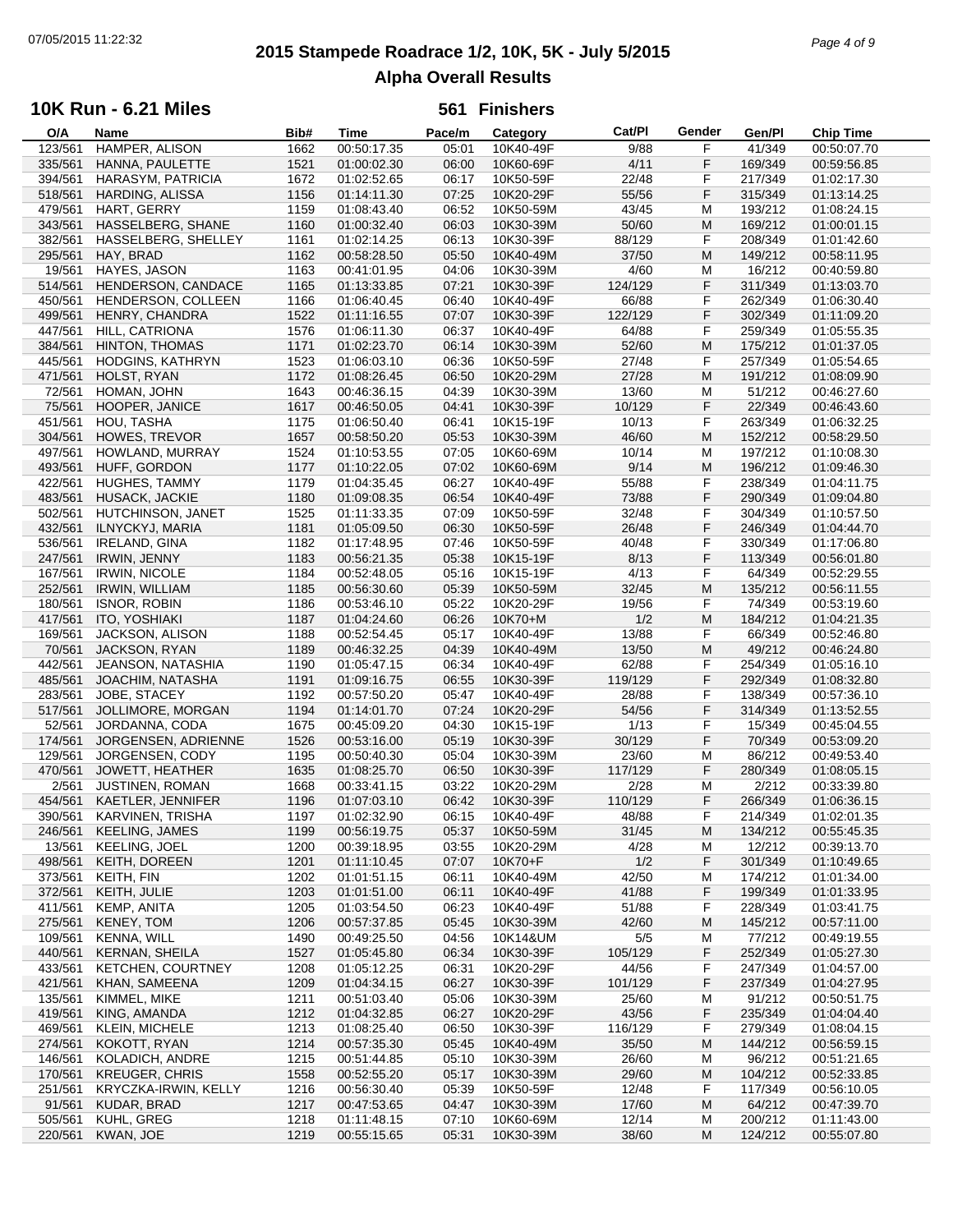# **2015 Stampede Roadrace 1/2, 10K, 5K - July 5/2015** 07/05/2015 11:22:32 *Page 5 of 9* **Alpha Overall Results**

## **10K Run - 6.21 Miles**

| O/A     | Name                      | Bib# | Time        | Pace/m | Category  | Cat/PI  | Gender | Gen/Pl  | <b>Chip Time</b> |
|---------|---------------------------|------|-------------|--------|-----------|---------|--------|---------|------------------|
| 278/561 | KWON, YOUNG-MI            | 1220 | 00:57:42.25 | 05:46  | 10K40-49F | 27/88   | F      | 133/349 | 00:57:18.80      |
| 491/561 | LABELLA, CHRISTINE        | 1221 | 01:09:47.20 | 06:58  | 10K30-39F | 121/129 | F      | 296/349 | 01:08:57.80      |
| 53/561  | LACHAPELLE, KRISTY        | 1222 | 00:45:15.55 | 04:31  | 10K20-29F | $5/56$  | F      | 16/349  | 00:45:08.60      |
| 250/561 | LAFAY-COUSIN, LUCIE       | 1591 | 00:56:28.75 | 05:38  | 10K40-49F | 19/88   | F      | 116/349 | 00:56:25.05      |
| 153/561 | LASHMAR, GARRETT          | 1528 | 00:52:05.75 | 05:12  | 10K20-29M | 18/28   | M      | 98/212  | 00:51:53.70      |
|         |                           |      |             |        |           |         |        |         |                  |
| 510/561 | LAU, CAM                  | 1225 | 01:13:27.30 | 07:20  | 10K40-49F | 79/88   | F      | 309/349 | 01:12:57.75      |
| 520/561 | LAUZON, KATHY             | 1226 | 01:14:40.75 | 07:28  | 10K40-49F | 80/88   | F      | 317/349 | 01:14:09.10      |
| 325/561 | LAW, VICKY                | 1227 | 00:59:34.40 | 05:57  | 10K30-39F | 70/129  | F      | 161/349 | 00:59:21.40      |
| 427/561 | LEAHY, LINDA              | 1559 | 01:04:46.15 | 06:28  | 10K50-59F | 24/48   | F      | 242/349 | 01:04:33.65      |
| 172/561 | LEAHY, TEGAN              | 1228 | 00:53:07.10 | 05:18  | 10K20-29F | 16/56   | F      | 68/349  | 00:53:03.40      |
| 15/561  | LECOCQ, VANCE             | 1529 | 00:39:36.90 | 03:57  | 10K40-49M | 4/50    | М      | 13/212  | 00:39:34.25      |
| 338/561 | LEE, KERRY                | 1642 | 01:00:15.10 | 06:01  | 10K30-39F | 78/129  | F      | 172/349 | 00:59:42.35      |
| 48/561  | LEE, LARRY                | 1604 | 00:44:47.30 | 04:28  | 10K30-39M | 8/60    | M      | 35/212  | 00:44:41.05      |
| 225/561 | LEE. MICHELLE             | 1229 | 00:55:25.45 | 05:32  | 10K30-39F | 42/129  | F      | 100/349 | 00:55:00.95      |
|         |                           |      |             |        |           |         |        |         |                  |
| 496/561 | LEIPNITZ, ANTJE           | 1230 | 01:10:53.00 | 07:05  | 10K20-29F | 52/56   | F      | 300/349 | 01:10:41.85      |
| 125/561 | LEWIS, RANDY              | 1231 | 00:50:26.95 | 05:02  | 10K30-39M | 21/60   | M      | 84/212  | 00:50:04.35      |
| 398/561 | LIANG, BRIAN              | 1560 | 01:02:59.25 | 06:17  | 10K20-29M | 26/28   | M      | 178/212 | 01:02:30.90      |
| 374/561 | LINTERMAN, RHONDA         | 1233 | 01:01:51.85 | 06:11  | 10K40-49F | 42/88   | F      | 200/349 | 01:01:23.20      |
| 30/561  | LOHMANN, TARA             | 1234 | 00:42:40.75 | 04:16  | 10K30-39F | 3/129   | F      | 6/349   | 00:42:27.30      |
| 542/561 | LOMMERTS, GRACE           | 1235 | 01:19:18.40 | 07:55  | 10K50-59F | 42/48   | F      | 335/349 | 01:18:36.55      |
| 240/561 | LONGWORTH, ANDREA         | 1590 | 00:56:03.90 | 05:36  | 10K20-29F | 24/56   | F      | 109/349 | 00:55:56.15      |
| 119/561 | LOUNDAGIN, LINDSAY        | 1589 | 00:49:55.10 | 04:59  | 10K20-29F | 8/56    | F      | 38/349  | 00:49:52.10      |
|         |                           |      |             |        |           |         |        |         |                  |
| 358/561 | LOWE, CHERISE             | 1237 | 01:01:17.45 | 06:07  | 10K20-29F | 36/56   | F      | 187/349 | 01:00:42.50      |
| 441/561 | LUCHIA, ANDREA            | 1238 | 01:05:46.95 | 06:34  | 10K30-39F | 106/129 | F      | 253/349 | 01:05:15.40      |
| 9/561   | LUKINUK, BRENDT           | 1239 | 00:38:08.90 | 03:48  | 10K40-49M | 2/50    | M      | 8/212   | 00:38:07.15      |
| 152/561 | LUKINUK, ELIZABETH        | 1240 | 00:52:01.35 | 05:12  | 10K30-39F | 23/129  | F      | 55/349  | 00:51:52.35      |
| 478/561 | LUTZ, KELLY               | 1241 | 01:08:42.65 | 06:52  | 10K40-49F | 72/88   | F      | 286/349 | 01:08:29.05      |
| 60/561  | MACDONALD, MEREDITH       | 1242 | 00:45:56.75 | 04:35  | 10K30-39F | 8/129   | F      | 18/349  | 00:45:49.50      |
| 237/561 | MACDONALD-GRAY, BETTY     | 1243 | 00:55:57.85 | 05:35  | 10K60-69F | 3/11    | F      | 106/349 | 00:55:42.80      |
| 516/561 | MACEACHERN, MEAGHEN       | 1244 | 01:14:00.25 | 07:24  | 10K30-39F | 125/129 | F      | 313/349 | 01:13:34.80      |
|         |                           |      |             |        |           |         |        |         |                  |
| 403/561 | MACKENZIE, LINDSAY        | 1247 | 01:03:27.70 | 06:20  | 10K30-39F | 97/129  | F      | 223/349 | 01:03:04.50      |
| 446/561 | MACLEAN, MICHELLE         | 1248 | 01:06:07.95 | 06:36  | 10K40-49F | 63/88   | F      | 258/349 | 01:05:54.95      |
| 519/561 | MACPHERSON, JAYE          | 1250 | 01:14:17.40 | 07:25  | 10K50-59F | 34/48   | F      | 316/349 | 01:13:40.35      |
| 424/561 | MAGSOMBOL, ARNEL          | 1482 | 01:04:40.55 | 06:28  | 10K40-49M | 45/50   | M      | 185/212 | 01:04:33.30      |
| 173/561 | MAGSOMBOL, CHRISTINE      | 1491 | 00:53:10.65 | 05:19  | 10K15-19F | 5/13    | F      | 69/349  | 00:53:04.10      |
| 80/561  | MAJCHER, TYLER            | 1483 | 00:47:10.40 | 04:43  | 10K30-39M | 15/60   | M      | 58/212  | 00:47:03.05      |
| 332/561 | MAKIN, SHAWNA             | 1531 | 00:59:55.40 | 05:59  | 10K30-39F | 74/129  | F      | 166/349 | 00:59:46.35      |
| 463/561 | MAMMONE, FRANCESCA        | 1252 | 01:07:49.35 | 06:46  | 10K15-19F | 11/13   | F      | 274/349 | 01:07:30.80      |
| 549/561 | MAMMONE, KAREN            | 1253 | 01:22:22.35 | 08:14  | 10K50-59F | 46/48   | F      | 341/349 | 01:21:44.60      |
| 487/561 | MAMMONE, TONY             | 1254 | 01:09:40.15 | 06:58  | 10K50-59M | 44/45   | M      | 195/212 | 01:09:21.35      |
|         |                           |      |             |        |           |         |        |         |                  |
| 224/561 | MANITOPYES, CARRIE        | 1673 | 00:55:24.95 | 05:32  | 10K50-59F | 10/48   | F      | 99/349  | 00:55:21.50      |
| 264/561 | <b>MANN, URSULA</b>       | 1255 | 00:56:57.70 | 05:41  | 10K30-39F | 54/129  | F      | 124/349 | 00:56:43.65      |
| 83/561  | MARCHAND, CALENA          | 1618 | 00:47:26.70 | 04:44  | 10K15-19F | 2/13    | F      | 24/349  | 00:47:24.00      |
| 182/561 | <b>MARCIL, DEAN</b>       | 1256 | 00:53:48.45 | 05:22  | 10K40-49M | 29/50   | M      | 107/212 | 00:53:34.30      |
| 305/561 | MARCIL, LORENZO           | 1257 | 00:58:57.30 | 05:53  | 10K15-19M | 5/8     | M      | 153/212 | 00:58:43.25      |
| 151/561 | MASTALIC, ANNABELLE       | 1258 | 00:52:01.20 | 05:12  | 10K30-39F | 22/129  | F      | 54/349  | 00:51:53.05      |
| 363/561 | MATTIE, ANTHONY           | 1259 | 01:01:25.85 | 06:08  | 10K30-39M | 51/60   | M      | 172/212 | 01:01:17.30      |
| 453/561 | MAURO, KELLY              | 1260 | 01:07:03.00 | 06:42  | 10K40-49F | 67/88   | F      | 265/349 | 01:06:36.25      |
| 5/561   | MCBETH, MICHAEL           | 1587 | 00:36:51.40 | 03:41  | 10K50-59M | 1/45    | M      | 5/212   | 00:36:50.15      |
| 362/561 | MCCAULEY, SHEILA          | 1532 | 01:01:23.75 | 06:08  | 10K50-59F | 20/48   | F      | 191/349 | 01:01:09.80      |
|         |                           |      |             |        |           |         |        |         |                  |
| 524/561 | MCCOLLUM, DENNIS          | 1261 | 01:15:03.75 | 07:30  | 10K20-29M | 28/28   | M      | 204/212 | 01:14:34.70      |
| 548/561 | MCDONALD, CHERYL          | 1262 | 01:21:26.25 | 08:08  | 10K50-59F | 45/48   | F      | 340/349 | 01:20:52.70      |
| 291/561 | MCDUFF, CORIE             | 1263 | 00:58:07.40 | 05:48  | 10K30-39F | 61/129  | F      | 144/349 | 00:57:49.90      |
| 408/561 | MCGRATH, JOE              | 1264 | 01:03:36.75 | 06:21  | 10K30-39M | 55/60   | м      | 182/212 | 01:03:02.30      |
| 407/561 | MCGRATH, JOSEPH           | 1265 | 01:03:36.10 | 06:21  | 10K50-59M | 41/45   | M      | 181/212 | 01:03:01.15      |
| 396/561 | MCKAIN, AMBER             | 1656 | 01:02:57.30 | 06:17  | 10K30-39F | 95/129  | F      | 219/349 | 01:02:42.30      |
| 233/561 | <b>MCKITTRICK, STEVEN</b> | 1266 | 00:55:46.75 | 05:34  | 10K30-39M | 40/60   | м      | 129/212 | 00:55:14.30      |
| 232/561 | MCKITTRICK, TANYA         | 1267 | 00:55:45.55 | 05:34  | 10K30-39F | 44/129  | F      | 104/349 | 00:55:12.80      |
| 76/561  | MCLEOD, GEOFF             | 1533 | 00:46:50.30 | 04:41  | 10K20-29M | 10/28   | M      | 54/212  | 00:46:42.55      |
|         |                           |      |             |        |           |         |        |         |                  |
| 130/561 | MCLEOD, RICK              | 1270 | 00:50:44.00 | 05:04  | 10K50-59M | 16/45   | M      | 87/212  | 00:50:36.60      |
| 449/561 | <b>MEARNS, BRIDGET</b>    | 1271 | 01:06:21.70 | 06:38  | 10K40-49F | 65/88   | F      | 261/349 | 01:05:40.15      |
| 448/561 | MICHAUD, LYNN             | 1272 | 01:06:20.10 | 06:38  | 10K30-39F | 108/129 | F      | 260/349 | 01:06:06.40      |
| 49/561  | MIILLER, MARC             | 1273 | 00:44:54.70 | 04:29  | 10K40-49M | 11/50   | M      | 36/212  | 00:44:48.00      |
| 281/561 | MILLS, LAUREN             | 1534 | 00:57:47.90 | 05:46  | 10K20-29F | 26/56   | F      | 136/349 | 00:57:44.60      |
| 23/561  | MILLS, MARK               | 1274 | 00:41:32.50 | 04:09  | 10K40-49M | 6/50    | M      | 19/212  | 00:41:29.25      |
| 482/561 | MISFELDT, MADDY           | 1275 | 01:08:59.35 | 06:53  | 10K15-19F | 12/13   | F      | 289/349 | 01:08:36.40      |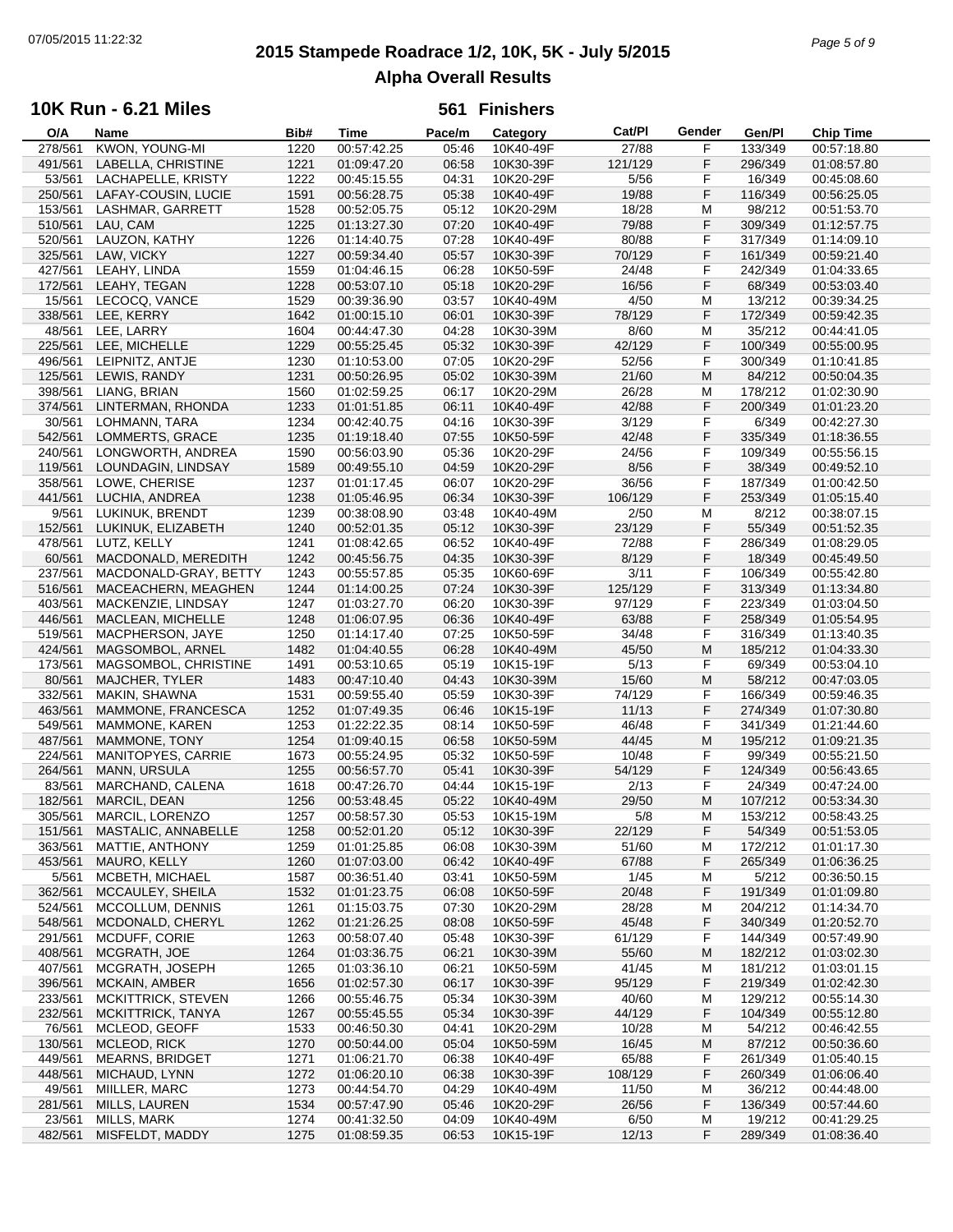# **2015 Stampede Roadrace 1/2, 10K, 5K - July 5/2015** 07/05/2015 11:22:32 *Page 6 of 9* **Alpha Overall Results**

### **10K Run - 6.21 Miles**

| O/A     | Name                   | Bib# | Time        | Pace/m | Category  | Cat/PI  | Gender | Gen/Pl  | <b>Chip Time</b> |
|---------|------------------------|------|-------------|--------|-----------|---------|--------|---------|------------------|
| 236/561 | MOCH, DARCY            | 1276 | 00:55:56.05 | 05:35  | 10K50-59M | 29/45   | M      | 131/212 | 00:55:50.30      |
| 337/561 | MOCH, LORI             | 1277 | 01:00:11.70 | 06:01  | 10K50-59F | 16/48   | F      | 171/349 | 01:00:05.80      |
| 36/561  | MOORE, BRENDAN         | 1278 | 00:43:31.10 | 04:21  | 10K15-19M | 2/8     | М      | 26/212  | 00:43:18.55      |
| 178/561 | MOORE, JACALYN         | 1279 | 00:53:31.80 | 05:21  | 10K20-29F | 17/56   | F      | 72/349  | 00:53:27.15      |
|         | MOORE, NICK            | 1280 |             |        | 10K40-49M |         | M      |         | 00:46:30.75      |
| 73/561  |                        |      | 00:46:44.05 | 04:40  |           | 14/50   |        | 52/212  |                  |
| 117/561 | MOORE, RANDY           | 1281 | 00:49:50.90 | 04:59  | 10K50-59M | 15/45   | M      | 80/212  | 00:49:43.15      |
| 20/561  | MOORE, RYAN            | 1282 | 00:41:10.25 | 04:07  | 10K20-29M | 6/28    | M      | 17/212  | 00:41:01.90      |
| 248/561 | MORGAN, DAYNA          | 1283 | 00:56:25.00 | 05:38  | 10K30-39F | 49/129  | F      | 114/349 | 00:56:10.50      |
| 286/561 | MORRIS, CARLA          | 1284 | 00:57:54.70 | 05:47  | 10K30-39F | 59/129  | F      | 140/349 | 00:57:11.30      |
| 98/561  | MORRIS, CHUCK          | 1619 | 00:48:25.20 | 04:50  | 10K50-59M | 10/45   | M      | 69/212  | 00:48:22.30      |
| 32/561  | <b>MORRIS, KRISTA</b>  | 1620 | 00:42:46.75 | 04:16  | 10K20-29F | 2/56    | F      | 8/349   | 00:42:44.05      |
| 425/561 | <b>MORRISON, KELLY</b> | 1621 | 01:04:41.15 | 06:28  | 10K40-49F | 57/88   | F      | 240/349 | 01:03:53.10      |
| 260/561 | <b>MORRISON, KYLA</b>  | 1285 | 00:56:49.15 | 05:40  | 10K30-39F | 53/129  | F      | 122/349 | 00:56:27.35      |
|         |                        |      |             |        |           |         |        |         |                  |
| 443/561 | MUENCHRATH, ALANA      | 1286 | 01:05:51.40 | 06:35  | 10K15-19F | 9/13    | F      | 255/349 | 01:05:40.85      |
| 481/561 | MUENCHRATH, MARINA     | 1287 | 01:08:50.65 | 06:53  | 10K20-29F | 49/56   | F      | 288/349 | 01:08:40.40      |
| 29/561  | MULLIGAN, ZITA         | 1289 | 00:42:36.05 | 04:15  | 10K50-59F | 1/48    | F      | 5/349   | 00:42:33.50      |
| 116/561 | MUNDT, MIRJA           | 1290 | 00:49:47.70 | 04:58  | 10K40-49F | 7/88    | F      | 37/349  | 00:49:35.50      |
| 263/561 | MUNOZ, LAURA           | 1291 | 00:56:57.70 | 05:41  | 10K40-49F | 21/88   | F      | 123/349 | 00:56:43.55      |
| 62/561  | MURDOCH, KYLE          | 1636 | 00:45:58.80 | 04:35  | 10K20-29M | 7/28    | M      | 44/212  | 00:45:07.20      |
| 57/561  | <b>MUTIKANI, TONGO</b> | 1293 | 00:45:32.30 | 04:33  | 10K30-39M | 11/60   | M      | 40/212  | 00:45:21.70      |
| 319/561 | NAGY, ATTILA           | 1295 | 00:59:28.00 | 05:56  | 10K40-49M | 39/50   | М      | 159/212 | 00:58:56.60      |
| 163/561 | NETZEL, MORGAN         | 1296 | 00:52:28.10 | 05:14  | 10K30-39F | 27/129  | F      | 61/349  | 00:52:25.65      |
|         |                        |      |             |        |           |         |        |         |                  |
| 239/561 | NGUYEN, LAURENCE       | 1297 | 00:55:59.30 | 05:35  | 10K30-39F | 46/129  | F      | 108/349 | 00:55:55.35      |
| 187/561 | NIXON, ALISA           | 1298 | 00:53:56.25 | 05:23  | 10K20-29F | 20/56   | F      | 78/349  | 00:53:31.30      |
| 74/561  | NOKES, TIM             | 1644 | 00:46:48.35 | 04:40  | 10K50-59M | 9/45    | М      | 53/212  | 00:46:47.60      |
| 101/561 | <b>NOLIN, GRANT</b>    | 1299 | 00:48:39.85 | 04:51  | 10K50-59M | 11/45   | M      | 71/212  | 00:48:25.70      |
| 308/561 | NORRIS, SHELDON        | 1300 | 00:59:02.45 | 05:54  | 10K20-29M | 24/28   | M      | 154/212 | 00:58:33.30      |
| 409/561 | O CONNELL, JENNIFER    | 1301 | 01:03:43.75 | 06:22  | 10K20-29F | 42/56   | F      | 227/349 | 01:03:15.30      |
| 509/561 | O CONNELL, MIKE        | 1302 | 01:12:19.45 | 07:13  | 10K30-39M | 57/60   | М      | 201/212 | 01:11:50.90      |
| 378/561 | O'REILLY, LINDSAY      | 1303 | 01:02:07.65 | 06:12  | 10K30-39F | 86/129  | F      | 204/349 | 01:01:50.10      |
|         |                        |      |             | 07:12  |           |         |        |         |                  |
| 506/561 | ONEKPE, AFURE          | 1653 | 01:12:01.35 |        | 10K30-39F | 123/129 | F      | 306/349 | 01:11:55.75      |
| 58/561  | ORME-LUMSDON, JOSEPH   | 1304 | 00:45:32.90 | 04:33  | 10K15-19M | 3/8     | M      | 41/212  | 00:45:27.50      |
| 193/561 | ORME-LUMSDON, PAUL     | 1305 | 00:54:10.20 | 05:25  | 10K50-59M | 20/45   | М      | 111/212 | 00:53:56.75      |
| 200/561 | ORME-LUMSDON, SALLY    | 1306 | 00:54:22.35 | 05:26  | 10K50-59F | 8/48    | F      | 87/349  | 00:54:17.45      |
| 508/561 | OYSTRECK, TERESA       | 1308 | 01:12:17.25 | 07:13  | 10K40-49F | 78/88   | F      | 308/349 | 01:11:22.80      |
| 461/561 | PACE, ERIKA            | 1309 | 01:07:27.10 | 06:44  | 10K20-29F | 46/56   | F      | 272/349 | 01:07:19.70      |
| 494/561 | PACKHAM, JOANNE        | 1310 | 01:10:22.10 | 07:02  | 10K50-59F | 31/48   | F      | 298/349 | 01:09:46.15      |
| 320/561 | PANDILA, AMAR          | 1312 | 00:59:29.60 | 05:56  | 10K50-59M | 35/45   | M      | 160/212 | 00:59:07.05      |
| 401/561 | PANDILA, CATHY         | 1313 | 01:03:26.55 | 06:20  | 10K40-49F | 50/88   | F      | 221/349 | 01:03:03.70      |
| 367/561 | PANNETT, TRACY         | 1314 | 01:01:31.55 | 06:09  | 10K50-59F | 21/48   | F      | 195/349 | 01:00:56.40      |
|         |                        |      |             |        |           |         |        |         |                  |
| 115/561 | PARDOE, GLEN           | 1315 | 00:49:44.70 | 04:58  | 10K50-59M | 14/45   | М      | 79/212  | 00:49:27.75      |
| 473/561 | PARKER, ASHLEY         | 1316 | 01:08:32.35 | 06:51  | 10K30-39F | 118/129 | F      | 282/349 | 01:07:50.65      |
| 35/561  | PARKER, GILES          | 1605 | 00:43:26.65 | 04:20  | 10K60-69M | 1/14    | М      | 25/212  | 00:43:22.10      |
| 139/561 | PARTRIDGE, MICHAEL     | 1317 | 00:51:20.40 | 05:08  | 10K40-49M | 25/50   | M      | 94/212  | 00:51:12.55      |
| 535/561 | PASTOOR, SHELAGH       | 1318 | 01:17:20.20 | 07:44  | 10K40-49F | 83/88   | F      | 329/349 | 01:16:38.50      |
| 43/561  | PATTERSON, JANICE      | 1320 | 00:44:14.45 | 04:25  | 10K50-59F | 2/48    | F      | 12/349  | 00:44:12.25      |
| 162/561 | PAWELCZAK, ANDREY      | 1321 | 00:52:26.05 | 05:14  | 10K40-49M | 27/50   | M      | 102/212 | 00:52:22.50      |
| 33/561  | PAWELCZAK, ROSARIO     | 1322 | 00:43:00.60 | 04:18  | 10K30-39F | 5/129   | F      | 9/349   | 00:42:57.10      |
| 112/561 | PENNO, ERIN            | 1324 | 00:49:39.50 | 04:57  | 10K30-39F | 18/129  | F      | 34/349  | 00:49:23.55      |
| 268/561 | PFEIFFER, SHANNON      | 1325 | 00:57:16.30 | 05:43  | 10K30-39F | 57/129  | F      | 128/349 | 00:57:02.25      |
| 181/561 | PHALEN, LINDA          | 1326 |             | 05:22  | 10K50-59F | 5/48    | F      | 75/349  | 00:53:30.70      |
|         |                        |      | 00:53:46.75 |        |           |         |        |         |                  |
| 294/561 | PHILLIPS, JULIE        | 1484 | 00:58:27.00 | 05:50  | 10K40-49F | 31/88   | F      | 146/349 | 00:58:06.95      |
| 267/561 | PICARD, KELLY          | 1328 | 00:57:12.40 | 05:43  | 10K30-39F | 56/129  | F      | 127/349 | 00:56:48.15      |
| 206/561 | POELZER, KYLA          | 1329 | 00:54:44.40 | 05:28  | 10K30-39F | 37/129  | F      | 89/349  | 00:54:29.15      |
| 270/561 | POGOSON, ERA           | 1330 | 00:57:23.30 | 05:44  | 10K20-29M | 22/28   | M      | 141/212 | 00:56:58.55      |
| 402/561 | POIRIER, LESLIE        | 1331 | 01:03:27.65 | 06:20  | 10K30-39F | 96/129  | F      | 222/349 | 01:03:05.25      |
| 406/561 | POLLOCK, COURTNEY      | 1332 | 01:03:32.35 | 06:21  | 10K20-29F | 41/56   | F      | 226/349 | 01:03:01.45      |
| 156/561 | PRASAD, ALENA          | 1334 | 00:52:13.20 | 05:13  | 10K30-39F | 24/129  | F      | 56/349  | 00:52:08.75      |
| 84/561  | PREVATT, CHANTEL       | 1335 | 00:47:31.95 | 04:45  | 10K30-39F | 12/129  | F      | 25/349  | 00:47:27.00      |
| 476/561 | QUICK, LESLIE          | 1535 | 01:08:35.25 | 06:51  | 10K40-49F | 71/88   | F      | 285/349 | 01:07:59.50      |
| 555/561 | QUIGG, BRIAN           |      | 01:32:10.55 |        |           | 13/14   |        | 210/212 |                  |
|         |                        | 1336 |             | 09:13  | 10K60-69M |         | м      |         | 01:31:25.80      |
| 323/561 | QUIGG, KEVIN           | 1337 | 00:59:30.40 | 05:57  | 10K30-39M | 48/60   | м      | 163/212 | 00:58:46.50      |
| 553/561 | QUIGG, MICHELLE        | 1338 | 01:30:55.75 | 09:05  | 10K60-69F | 11/11   | F      | 345/349 | 01:30:10.50      |
| 458/561 | QUINN, KRIS            | 1339 | 01:07:08.50 | 06:42  | 10K40-49M | 47/50   | M      | 189/212 | 01:06:58.75      |
| 413/561 | R, BREE                | 1340 | 01:04:07.40 | 06:24  | 10K40-49F | 53/88   | F      | 230/349 | 01:03:51.80      |
| 137/561 | RAFF, TIMOTHY          | 1342 | 00:51:19.60 | 05:07  | 10K50-59M | 17/45   | M      | 92/212  | 00:50:57.15      |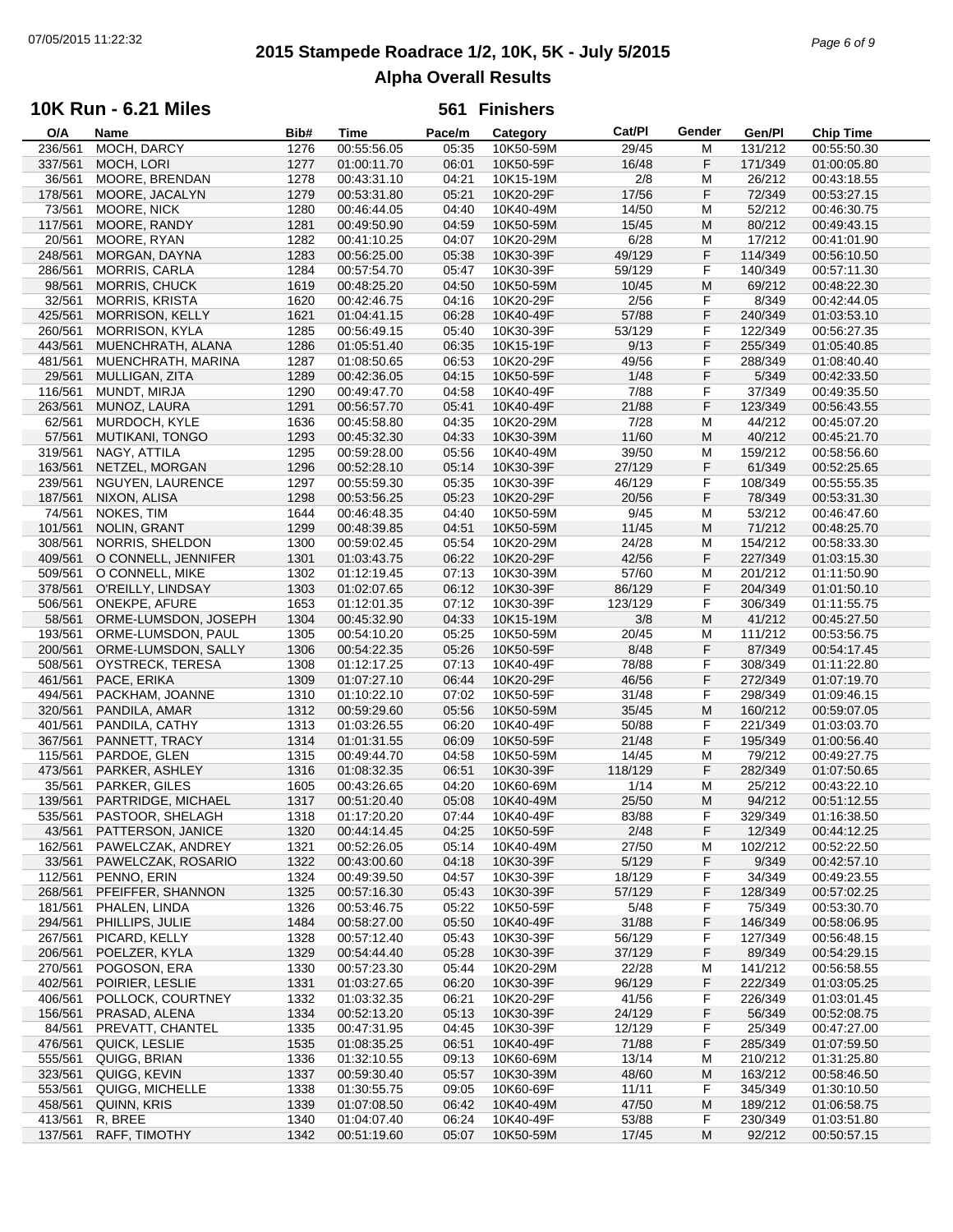# **2015 Stampede Roadrace 1/2, 10K, 5K - July 5/2015** 07/05/2015 11:22:33 *Page 7 of 9* **Alpha Overall Results**

### **10K Run - 6.21 Miles**

| O/A     | Name                   | Bib# | Time        | Pace/m | Category  | Cat/PI  | Gender | Gen/Pl  | <b>Chip Time</b> |
|---------|------------------------|------|-------------|--------|-----------|---------|--------|---------|------------------|
| 511/561 | RAMPERSAUD, BERTRAM    | 1562 | 01:13:29.35 | 07:20  | 10K15-19M | 6/8     | M      | 202/212 | 01:12:55.85      |
| 97/561  | RAMSEY, JASON          | 1343 | 00:48:21.25 | 04:50  | 10K40-49M | 18/50   | M      | 68/212  | 00:48:11.90      |
| 121/561 | RANTA, DUANE           | 1344 | 00:50:07.10 | 05:00  | 10K40-49M | 22/50   | М      | 82/212  | 00:49:50.35      |
| 376/561 | RAVENHILL, LEANNE      | 1606 | 01:02:02.85 | 06:12  | 10K40-49F | 44/88   | F      | 202/349 | 01:01:44.35      |
| 56/561  | RAWSON, DOUG           | 1345 | 00:45:25.15 | 04:32  | 10K30-39M | 10/60   | M      | 39/212  | 00:45:17.55      |
|         |                        |      |             |        |           |         |        |         |                  |
| 211/561 | REDDY, QUENTIN         | 1536 | 00:54:50.60 | 05:29  | 10K30-39M | 37/60   | M      | 120/212 | 00:54:35.15      |
| 276/561 | <b>REIMER, DORIS</b>   | 1347 | 00:57:39.50 | 05:45  | 10K40-49F | 25/88   | F      | 131/349 | 00:57:13.55      |
| 515/561 | RICHARDS, YOLANDA      | 1350 | 01:13:38.15 | 07:21  | 10K50-59F | 33/48   | F      | 312/349 | 01:13:13.50      |
| 529/561 | RICHTER, JEANNETTE     | 1351 | 01:15:57.95 | 07:35  | 10K60-69F | 9/11    | F      | 324/349 | 01:15:16.40      |
| 391/561 | RIVERA, KATHERINE      | 1579 | 01:02:32.90 | 06:15  | 10K30-39F | 93/129  | F      | 215/349 | 01:02:28.90      |
| 7/561   | ROBB, JAIME            | 1622 | 00:37:26.50 | 03:44  | 10K30-39M | 2/60    | М      | 7/212   | 00:37:25.70      |
| 118/561 | ROBB, SHANE            | 1671 | 00:49:51.55 | 04:59  | 10K40-49M | 21/50   | M      | 81/212  | 00:49:41.55      |
| 79/561  | ROBERGE, BRIAN         | 1352 | 00:46:53.10 | 04:41  | 10K30-39M | 14/60   | М      | 57/212  | 00:46:46.85      |
| 40/561  | ROGANS, CORY           | 1551 | 00:43:59.70 | 04:23  | 10K14&UM  | 1/5     | M      | 29/212  | 00:43:57.85      |
| 25/561  | ROTH, JAIMIE           | 1580 | 00:42:01.35 | 04:12  | 10K50-59M | 4/45    | M      | 21/212  | 00:41:58.90      |
|         |                        |      |             |        |           |         |        |         |                  |
| 17/561  | ROTH, JONATHAN         | 1581 | 00:40:10.35 | 04:01  | 10K20-29M | 5/28    | M      | 14/212  | 00:40:08.70      |
| 464/561 | ROTTLER, NICOLE        | 1355 | 01:07:50.50 | 06:47  | 10K40-49F | 68/88   | F      | 275/349 | 01:07:41.30      |
| 67/561  | ROWLANDS, MARGARET     | 1624 | 00:46:22.45 | 04:38  | 10K40-49F | 3/88    | F      | 21/349  | 00:46:17.65      |
| 541/561 | RUPARCIC, GABRIELLE    | 1357 | 01:18:58.00 | 07:53  | 10K60-69F | 10/11   | F      | 334/349 | 01:18:21.10      |
| 349/561 | SAIP, BARRY            | 1358 | 01:00:54.85 | 06:05  | 10K50-59M | 40/45   | M      | 171/212 | 01:00:37.45      |
| 375/561 | SAIP, SUE              | 1359 | 01:01:58.15 | 06:11  | 10K40-49F | 43/88   | F      | 201/349 | 01:01:40.25      |
| 528/561 | SALBERG, CHRISTINE     | 1360 | 01:15:56.40 | 07:35  | 10K50-59F | 37/48   | F      | 323/349 | 01:15:38.15      |
| 404/561 | SANDS, CHRISTINA       | 1361 | 01:03:31.85 | 06:21  | 10K30-39F | 98/129  | F      | 224/349 | 01:02:59.40      |
| 10/561  | SARANTIS, ARI          | 1362 | 00:38:45.65 | 03:52  | 10K40-49M | 3/50    | M      | 9/212   | 00:38:44.20      |
| 214/561 | SARETSKY, AMY          | 1363 | 00:54:55.35 | 05:29  | 10K14&UF  | 1/2     | F      | 93/349  | 00:54:47.20      |
|         |                        |      |             |        |           |         | M      |         | 00:54:46.90      |
| 213/561 | SARETSKY, THOMAS       | 1364 | 00:54:55.35 | 05:29  | 10K50-59M | 24/45   |        | 121/212 |                  |
| 34/561  | SAUNDERS, ALISON       | 1492 | 00:43:08.10 | 04:18  | 10K30-39F | 6/129   | F      | 10/349  | 00:43:05.10      |
| 329/561 | SAURO, KHARA           | 1365 | 00:59:41.10 | 05:58  | 10K30-39F | 72/129  | F      | 164/349 | 00:59:20.10      |
| 177/561 | SAWKA, BRIE            | 1366 | 00:53:30.00 | 05:21  | 10K30-39F | 31/129  | F      | 71/349  | 00:53:02.95      |
| 92/561  | SAWKA, KERI JO         | 1367 | 00:47:55.70 | 04:47  | 10K20-29F | 7/56    | F      | 28/349  | 00:47:29.00      |
| 100/561 | SCALZO, DAVID          | 1369 | 00:48:31.75 | 04:51  | 10K30-39M | 19/60   | M      | 70/212  | 00:48:25.30      |
| 405/561 | SCHIMPF, KARLIE        | 1371 | 01:03:32.35 | 06:21  | 10K20-29F | 40/56   | F      | 225/349 | 01:03:01.40      |
| 185/561 | SCHLAUCH, JENNY        | 1372 | 00:53:53.75 | 05:23  | 10K30-39F | 33/129  | F      | 77/349  | 00:53:41.90      |
| 522/561 | <b>SCHMIDT, JANICE</b> | 1373 | 01:14:48.65 | 07:28  | 10K50-59F | 35/48   | F      | 319/349 | 01:14:15.25      |
| 217/561 | <b>SCHMIDT, NORM</b>   | 1485 | 00:55:07.95 | 05:30  | 10K50-59M | 25/45   | М      | 122/212 | 00:55:02.45      |
| 356/561 | <b>SCHULER, NANCY</b>  | 1374 | 01:01:15.00 | 06:07  | 10K50-59F | 19/48   | F      | 185/349 | 01:00:31.60      |
| 299/561 | SCOTT, MARK            | 1375 | 00:58:35.60 | 05:51  | 10K30-39M | 45/60   | М      | 151/212 | 00:58:10.35      |
|         |                        |      |             |        |           |         | F      |         |                  |
| 418/561 | SCOTT, STACEY          | 1376 | 01:04:29.05 | 06:26  | 10K40-49F | 54/88   |        | 234/349 | 01:04:02.70      |
| 63/561  | SEELEY, SHANE          | 1378 | 00:46:00.00 | 04:36  | 10K20-29M | 8/28    | М      | 45/212  | 00:45:55.85      |
| 77/561  | SEIDENZ, KARL          | 1379 | 00:46:51.40 | 04:41  | 10K40-49M | 15/50   | M      | 55/212  | 00:46:49.20      |
| 452/561 | <b>SELF, DANIELLE</b>  | 1380 | 01:07:02.85 | 06:42  | 10K30-39F | 109/129 | F      | 264/349 | 01:06:37.00      |
| 512/561 | SEMENIUK, CAROLYN      | 1381 | 01:13:30.10 | 07:21  | 10K20-29F | 53/56   | F      | 310/349 | 01:12:52.20      |
| 513/561 | SEMENIUK, GARY         | 1382 | 01:13:30.15 | 07:21  | 10K50-59M | 45/45   | М      | 203/212 | 01:12:52.00      |
| 106/561 | SHANTZ, BEN            | 1537 | 00:49:01.10 | 04:54  | 10K20-29M | 15/28   | M      | 74/212  | 00:48:44.50      |
| 175/561 | SIMMONS, DARRIN        | 1384 | 00:53:17.15 | 05:19  | 10K40-49M | 28/50   | M      | 105/212 | 00:52:51.00      |
| 150/561 | SIMON, JEN             | 1385 | 00:51:58.35 | 05:11  | 10K20-29F | 13/56   | F      | 53/349  | 00:51:37.85      |
| 534/561 | SIY, MARY              | 1387 | 01:16:44.95 | 07:40  | 10K50-59F | 39/48   | F      | 328/349 | 01:16:40.65      |
| 21/561  | SKIPPER, DENYSE        | 1651 | 00:41:23.20 | 04:08  | 10K20-29F | 1/56    | F      | 4/349   | 00:41:21.05      |
| 165/561 | SKOV, BONNIE           | 1388 | 00:52:39.50 | 05:15  | 10K60-69F | 1/11    | F      | 62/349  | 00:52:35.15      |
| 345/561 | SLOAN, ERIN            | 1563 | 01:00:44.20 | 06:04  | 10K20-29F | 32/56   | F      | 176/349 | 01:00:14.10      |
|         |                        |      |             |        |           |         |        |         |                  |
| 207/561 | SLOBOZIAN, BRENDA      | 1389 | 00:54:45.55 | 05:28  | 10K60-69F | 2/11    | F      | 90/349  | 00:54:29.95      |
| 227/561 | SMIT, CASEY            | 1391 | 00:55:38.85 | 05:33  | 10K50-59M | 27/45   | M      | 126/212 | 00:55:32.00      |
| 359/561 | SMITH, CATHERINE       | 1486 | 01:01:18.05 | 06:07  | 10K40-49F | 37/88   | F      | 188/349 | 01:00:57.30      |
| 201/561 | SMITH, KEVIN           | 1392 | 00:54:23.00 | 05:26  | 10K50-59M | 22/45   | M      | 114/212 | 00:54:10.65      |
| 285/561 | SMITH, LEE             | 1393 | 00:57:53.80 | 05:47  | 10K40-49M | 36/50   | M      | 146/212 | 00:57:23.05      |
| 381/561 | SMITH, MARNIE          | 1394 | 01:02:13.75 | 06:13  | 10K40-49F | 46/88   | F      | 207/349 | 01:01:42.30      |
| 261/561 | SMITSNUK, DARREN       | 1395 | 00:56:49.85 | 05:40  | 10K20-29M | 21/28   | м      | 139/212 | 00:56:21.00      |
| 392/561 | SNELL, FRED            | 1396 | 01:02:36.95 | 06:15  | 10K60-69M | 7/14    | M      | 177/212 | 01:02:29.90      |
| 155/561 | SNOW, PETER            | 1564 | 00:52:11.05 | 05:13  | 10K40-49M | 26/50   | M      | 100/212 | 00:51:45.60      |
| 544/561 | SOMMER, SHAWN          | 1398 | 01:19:56.55 | 07:59  | 10K15-19M | 8/8     | M      | 208/212 | 01:19:25.70      |
| 554/561 | SOUMAH, AYOUM          | 1399 | 01:31:52.40 | 09:11  | 10K30-39M | 60/60   | м      | 209/212 | 01:31:28.45      |
| 334/561 | SPENCER, DANIELLE      | 1607 | 00:59:58.45 | 05:59  | 10K30-39F | 76/129  | F      | 168/349 | 00:59:53.60      |
| 559/561 | SPREADBURY, DAVE       |      |             | 09:36  | 10K60-69M | 14/14   |        | 211/212 | 01:35:39.70      |
|         |                        | 1401 | 01:36:02.55 |        |           |         | M      |         |                  |
| 560/561 | SPREADBURY, LARRY      | 1402 | 01:36:03.15 | 09:36  | 10K70+M   | 2/2     | M      | 212/212 | 01:35:41.10      |
| 561/561 | SPREADBURY, YVONNE     | 1641 | 01:36:03.20 | 09:36  | 10K50-59F | 48/48   | F      | 349/349 | 01:35:42.05      |
| 262/561 | STABLES, ROD           | 1540 | 00:56:55.55 | 05:41  | 10K60-69M | 5/14    | M      | 140/212 | 00:56:33.25      |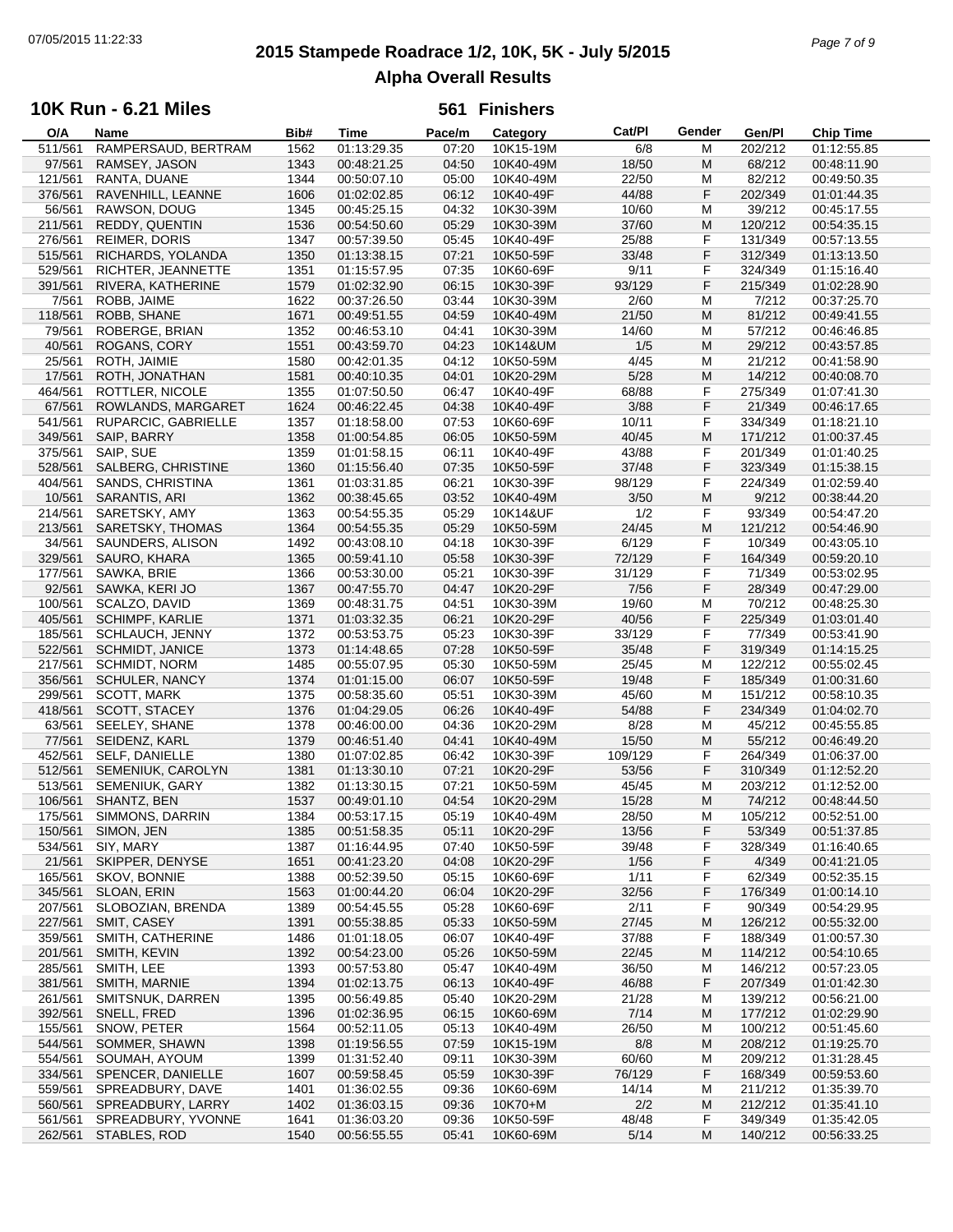# **2015 Stampede Roadrace 1/2, 10K, 5K - July 5/2015** 07/05/2015 11:22:33 *Page 8 of 9* **Alpha Overall Results**

## **10K Run - 6.21 Miles**

| O/A     | Name                           | Bib# | Time        | Pace/m | Category  | Cat/PI  | Gender | Gen/Pl  | <b>Chip Time</b> |
|---------|--------------------------------|------|-------------|--------|-----------|---------|--------|---------|------------------|
| 523/561 | STAMMER, INGRID                | 1403 | 01:15:00.65 | 07:30  | 10K60-69F | 8/11    | F      | 320/349 | 01:14:53.90      |
| 42/561  | STANIEWSKI, DOMINIC            | 1625 | 00:44:07.25 | 04:24  | 10K30-39M | 6/60    | M      | 31/212  | 00:44:00.50      |
| 486/561 | STEVENSON, ROGER               | 1405 | 01:09:28.80 | 06:56  | 10K40-49M | 49/50   | М      | 194/212 | 01:09:00.45      |
| 399/561 | STORBAKKEN, DEREK              | 1626 | 01:03:11.20 | 06:19  | 10K30-39M | 54/60   | M      | 179/212 | 01:02:55.55      |
| 212/561 | STORSLEY, JAMIE                | 1406 | 00:54:54.65 | 05:29  | 10K30-39F | 38/129  | F      | 92/349  | 00:54:43.60      |
|         |                                |      |             |        |           |         |        | 158/349 |                  |
| 312/561 | STRANSKY, LISE                 | 1407 | 00:59:13.95 | 05:55  | 10K40-49F | 34/88   | F      |         | 00:58:53.25      |
| 465/561 | STRATTON, JUDY                 | 1408 | 01:07:51.35 | 06:47  | 10K50-59F | 28/48   | F      | 276/349 | 01:07:47.00      |
| 6/561   | STRATTON, SHAWN                | 1676 | 00:37:07.60 | 03:42  | 10K40-49M | 1/50    | M      | 6/212   | 00:37:05.95      |
| 292/561 | STRETCH, LAURA                 | 1541 | 00:58:07.85 | 05:48  | 10K20-29F | 29/56   | F      | 145/349 | 00:57:46.30      |
| 176/561 | STUBBS, MICHAEL                | 1409 | 00:53:18.20 | 05:19  | 10K30-39M | 30/60   | M      | 106/212 | 00:53:01.65      |
| 435/561 | STYCZEN, MIKE                  | 1627 | 01:05:27.40 | 06:32  | 10K40-49M | 46/50   | M      | 188/212 | 01:05:02.15      |
| 552/561 | SUKILOVIC, ROSEMARY            | 1410 | 01:27:09.45 | 08:42  | 10K50-59F | 47/48   | F      | 344/349 | 01:26:30.05      |
| 3/561   | SWANSON, AARON                 | 1608 | 00:33:50.00 | 03:23  | 10K30-39M | 1/60    | M      | 3/212   | 00:33:48.95      |
| 149/561 | SWARTOUT, CAMPION              | 1412 | 00:51:55.30 | 05:11  | 10K40-49F | 12/88   | F      | 52/349  | 00:51:43.85      |
|         |                                |      |             |        |           |         |        |         |                  |
| 300/561 | SYER, MELISSA                  | 1413 | 00:58:39.40 | 05:51  | 10K30-39F | 64/129  | F      | 149/349 | 00:58:10.00      |
| 321/561 | SYER, TIM                      | 1414 | 00:59:29.75 | 05:56  | 10K30-39M | 47/60   | M      | 161/212 | 00:58:58.90      |
| 65/561  | SYMBORSKI, JOCELYN             | 1628 | 00:46:16.20 | 04:37  | 10K20-29F | 6/56    | F      | 20/349  | 00:46:13.00      |
| 558/561 | TARNASKY, HAYLEY               | 1415 | 01:32:48.20 | 09:16  | 10K20-29F | 56/56   | F      | 348/349 | 01:31:59.85      |
| 127/561 | <b>TATTERTON, BEN</b>          | 1416 | 00:50:28.65 | 05:02  | 10K30-39M | 22/60   | М      | 85/212  | 00:50:14.80      |
| 331/561 | <b>TAYLOR, ALICIA</b>          | 1417 | 00:59:53.35 | 05:59  | 10K30-39F | 73/129  | F      | 165/349 | 00:59:37.70      |
| 22/561  | <b>TAYLOR, CHRIS</b>           | 1637 | 00:41:29.65 | 04:08  | 10K40-49M | 5/50    | M      | 18/212  | 00:41:23.60      |
| 410/561 | TAYLOR, CORY                   | 1418 | 01:03:47.35 | 06:22  | 10K40-49M | 44/50   | M      | 183/212 | 01:03:32.60      |
| 360/561 | TERPSTRA, NADINE               | 1419 | 01:01:19.10 | 06:07  | 10K40-49F | 38/88   | F      | 189/349 | 01:01:04.85      |
|         |                                |      |             |        |           |         |        |         |                  |
| 55/561  | THEBERGE, SONIA                | 1595 | 00:45:18.30 | 04:31  | 10K30-39F | 7/129   | F      | 17/349  | 00:45:11.60      |
| 301/561 | THERRIEN, MOLLY                | 1542 | 00:58:39.90 | 05:51  | 10K30-39F | 65/129  | F      | 150/349 | 00:58:25.25      |
| 297/561 | THIBAULT, AMELIE               | 1420 | 00:58:31.60 | 05:51  | 10K30-39F | 62/129  | F      | 147/349 | 00:58:01.35      |
| 287/561 | THOMAS, HILARY                 | 1421 | 00:57:55.15 | 05:47  | 10K20-29F | 28/56   | F      | 141/349 | 00:57:35.05      |
| 266/561 | THOMAS, KARLA                  | 1422 | 00:57:12.35 | 05:43  | 10K30-39F | 55/129  | F      | 126/349 | 00:56:48.95      |
| 540/561 | THORP, LAURA                   | 1588 | 01:18:34.30 | 07:51  | 10K40-49F | 85/88   | F      | 333/349 | 01:17:53.85      |
| 459/561 | TKACHUK, KERI                  | 1645 | 01:07:16.50 | 06:43  | 10K30-39F | 113/129 | F      | 270/349 | 01:06:53.10      |
| 271/561 | TONKIN, CHRISTOPHER            | 1664 | 00:57:29.85 | 05:44  | 10K30-39M | 41/60   | M      | 142/212 | 00:56:57.10      |
| 191/561 | TONKIN, DANI                   | 1543 | 00:54:05.60 | 05:24  | 10K20-29F | 22/56   | F      | 81/349  | 00:53:33.15      |
| 484/561 | TOUW, MARLA                    | 1502 | 01:09:14.20 | 06:55  | 10K40-49F | 74/88   | F      | 291/349 | 01:08:48.65      |
| 257/561 | <b>TSEU, COSMUS</b>            | 1426 | 00:56:45.00 | 05:40  | 10K20-29M | 20/28   | M      | 137/212 | 00:56:17.10      |
| 289/561 | <b>TUCKER, GEETA</b>           | 1427 | 00:58:04.75 | 05:48  | 10K40-49F | 30/88   | F      | 142/349 | 00:57:25.40      |
|         |                                |      |             |        |           |         | F      |         |                  |
| 353/561 | TULIP, JENNIFER                | 1493 | 01:01:03.40 | 06:06  | 10K60-69F | 5/11    |        | 182/349 | 01:00:53.95      |
| 14/561  | <b>TURGEON, ASHLEY</b>         | 1428 | 00:39:31.85 | 03:57  | 10K30-39F | 1/129   | F      | 2/349   | 00:39:30.25      |
| 28/561  | <b>TURNER, DOMINIC</b>         | 1544 | 00:42:33.80 | 04:15  | 10K15-19M | 1/8     | M      | 24/212  | 00:42:27.60      |
| 480/561 | <b>TURNQUIST, PATRICIA</b>     | 1429 | 01:08:43.90 | 06:52  | 10K50-59F | 29/48   | F      | 287/349 | 01:08:24.30      |
| 444/561 | TWIN, ORLEANE                  | 1430 | 01:05:51.85 | 06:35  | 10K30-39F | 107/129 | F      | 256/349 | 01:05:34.95      |
| 78/561  | ULLYOTT, BRETT                 | 1629 | 00:46:52.25 | 04:41  | 10K20-29M | 11/28   | М      | 56/212  | 00:46:50.65      |
| 41/561  | UNDHEIM, MARTIN                | 1431 | 00:44:06.65 | 04:24  | 10K14&UM  | 2/5     | M      | 30/212  | 00:43:57.45      |
| 71/561  | <b>UNDHEIM, PATRICK</b>        | 1432 | 00:46:34.90 | 04:39  | 10K14&UM  | 4/5     | М      | 50/212  | 00:46:24.95      |
| 318/561 | UNDHEIM, SIG                   | 1433 | 00:59:25.85 | 05:56  | 10K50-59M | 34/45   | M      | 158/212 | 00:59:15.25      |
| 218/561 | UYS, CLOETE                    | 1435 | 00:55:09.85 | 05:30  | 10K50-59M | 26/45   | M      | 123/212 | 00:55:00.00      |
| 226/561 | UYS, REINETTE                  | 1436 | 00:55:37.20 | 05:33  | 10K50-59F | 11/48   | F      | 101/349 | 00:55:27.70      |
| 195/561 | VALLEVAND, ANDREA              | 1545 | 00:54:12.85 | 05:25  | 10K50-59F | 6/48    | F      | 83/349  | 00:53:34.15      |
|         |                                |      |             |        |           | 35/129  |        |         |                  |
| 196/561 | VAN NIKKELEN-KUYPER, MARIKE437 |      | 00:54:16.05 | 05:25  | 10K30-39F |         | F      | 84/349  | 00:53:36.80      |
| 397/561 | VAN RYN, BROOKLYNN             | 1566 | 01:02:59.25 | 06:17  | 10K20-29F | 39/56   | F      | 220/349 | 01:02:30.90      |
| 306/561 | VAREY, JENNIFER                | 1438 | 00:58:59.95 | 05:54  | 10K40-49F | 33/88   | F      | 153/349 | 00:58:30.75      |
| 317/561 | VEERMAN, ALANNA                | 1439 | 00:59:20.50 | 05:56  | 10K20-29F | 31/56   | F      | 160/349 | 00:59:16.15      |
| 158/561 | VERHELST, TWYLA                | 1546 | 00:52:17.40 | 05:13  | 10K30-39F | 25/129  | F      | 57/349  | 00:52:09.15      |
| 230/561 | <b>VIPLER, TONIA</b>           | 1609 | 00:55:43.55 | 05:34  | 10K30-39F | 43/129  | F      | 103/349 | 00:55:24.25      |
| 94/561  | VOS, JOEY                      | 1661 | 00:48:09.75 | 04:48  | 10K20-29M | 14/28   | M      | 66/212  | 00:48:08.75      |
| 88/561  | WALKER, MATHEW                 | 1441 | 00:47:39.80 | 04:45  | 10K20-29M | 13/28   | M      | 63/212  | 00:47:27.80      |
| 525/561 | WALL, CATHY                    | 1442 | 01:15:23.95 | 07:32  | 10K50-59F | 36/48   | F      | 321/349 | 01:15:04.90      |
| 24/561  | WALL, SHELDON                  | 1443 | 00:41:59.30 | 04:11  | 10K40-49M | 7/50    | M      | 20/212  | 00:41:59.30      |
| 122/561 | <b>WALLACE, ERIN</b>           | 1652 | 00:50:16.45 | 05:01  | 10K30-39F | 19/129  | F      | 40/349  | 00:50:13.70      |
| 322/561 | WALLACE, KERRY                 | 1444 |             | 05:57  |           | 36/45   |        | 162/212 |                  |
|         |                                |      | 00:59:30.25 |        | 10K50-59M |         | M      |         | 00:59:13.65      |
| 472/561 | WALLACE-CHAU, DHEA             | 1503 | 01:08:31.70 | 06:51  | 10K40-49F | 69/88   | F      | 281/349 | 01:08:05.55      |
| 475/561 | WALLIN, DAWN                   | 1547 | 01:08:35.20 | 06:51  | 10K40-49F | 70/88   | F      | 284/349 | 01:08:00.25      |
| 133/561 | WARD, ANDREW                   | 1445 | 00:50:52.30 | 05:05  | 10K40-49M | 23/50   | м      | 90/212  | 00:50:36.25      |
| 385/561 | <b>WASHCUK, MELISSA</b>        | 1446 | 01:02:26.10 | 06:14  | 10K30-39F | 90/129  | F      | 210/349 | 01:02:20.05      |
| 93/561  | <b>WATTERS, ADRIAN</b>         | 1447 | 00:47:56.00 | 04:47  | 10K40-49M | 17/50   | M      | 65/212  | 00:47:40.75      |
| 377/561 | WATTIE, DIANA                  | 1448 | 01:02:06.20 | 06:12  | 10K20-29F | 38/56   | F      | 203/349 | 01:01:57.55      |
| 256/561 | WATTIE, LORRAINE               | 1449 | 00:56:39.95 | 05:39  | 10K50-59F | 13/48   | F      | 120/349 | 00:56:31.25      |